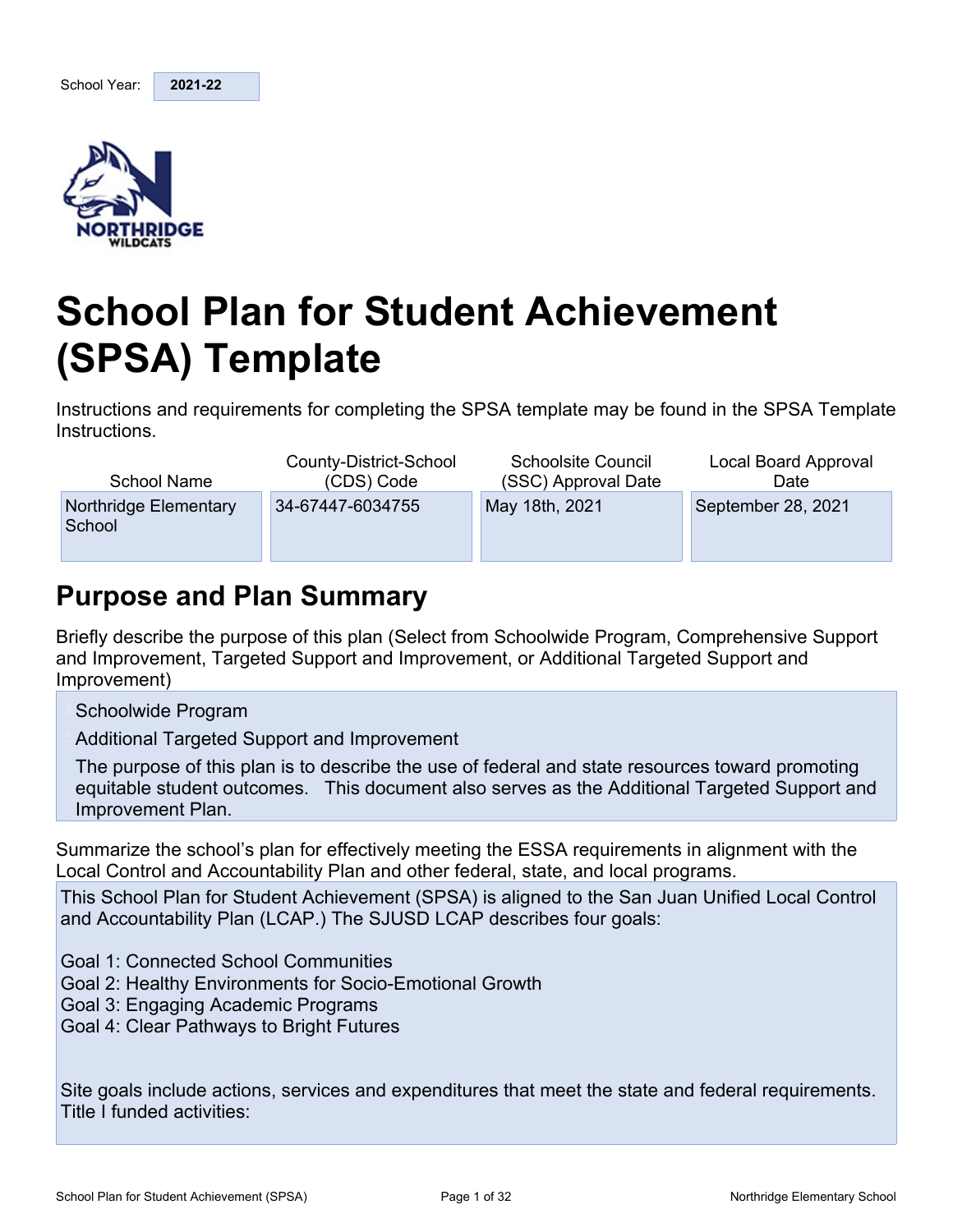- Are aligned to meet the challenging State academic content standards (Every Student Succeeds Act [ESSA] sections 1112[a][3][B][i] and 1112[b]);
- Are evidenced-based educational strategies (ESSA sections 1003[b][1][B]; 1114[d]; and 1115[h]);
- Are reasonable, necessary, and allocable cost to the program (2 CFR 200.404 200.405);
- Supplement the funds that would, in the absence of such funds, be made available from State and local sources, and do not supplant such funds (ESSA Section 1118[b][1]);

All goals, actions and resources are directed toward improving academic and social-emotional outcomes for students. Resources are directed toward intervention, professional development, and supplemental materials.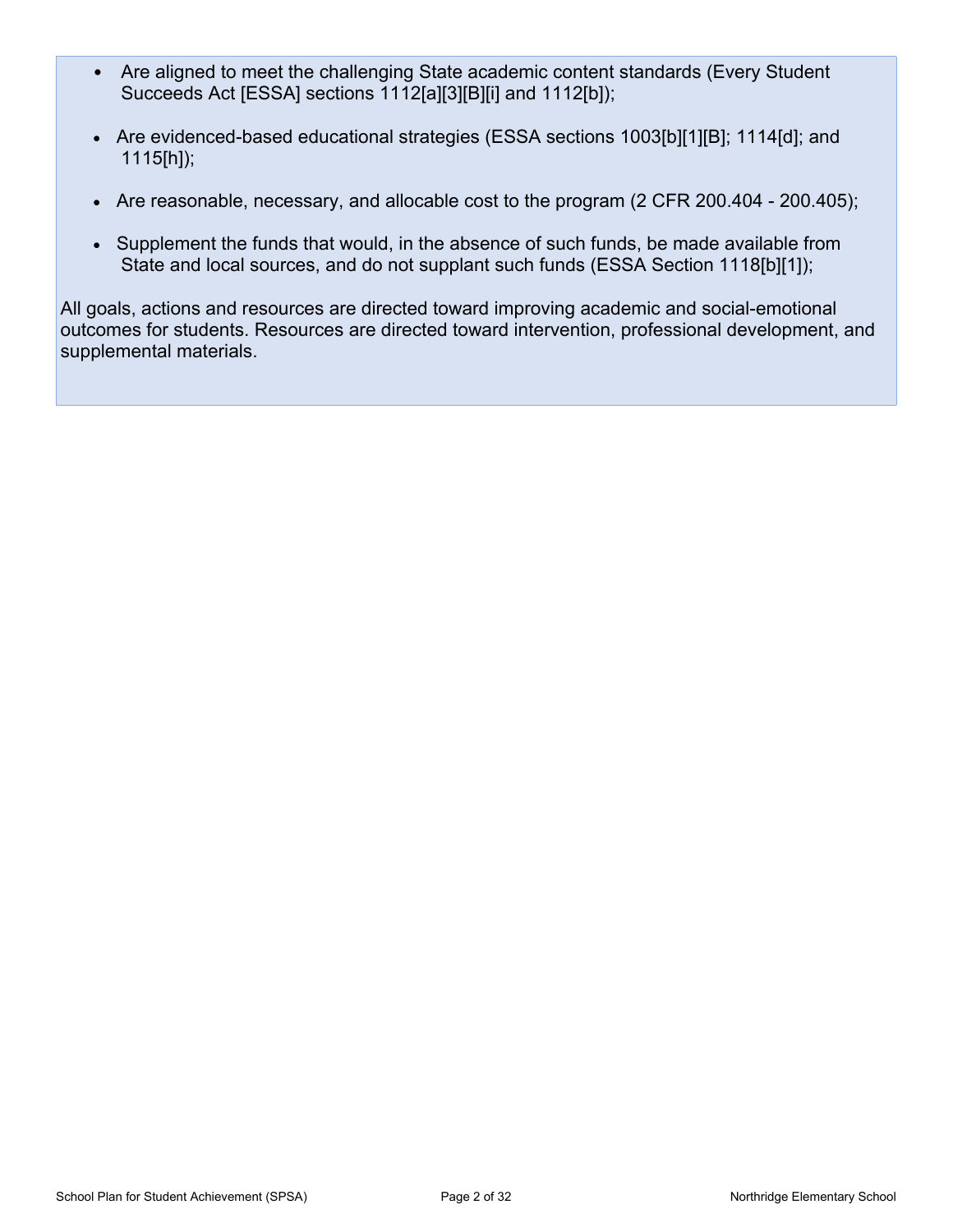### <span id="page-2-0"></span>**Table of Contents**

### <span id="page-2-1"></span>**Stakeholder Involvement**

How, when, and with whom did the school consult as part of the planning process for this SPSA/Annual Review and Update?

#### Involvement Process for the SPSA and Annual Review and Update

Site Leadership Team met weekly March-May to review and discuss:

- how to best support students with mental health support
- how to address learning loss of students as we welcome students back to in-person instruction

Staff engaged during staff meetings in January, February and May to review and discuss:

- Comprehensive Needs Assessment
- Site Budget and Resources
- Resources needed to support students with mental health support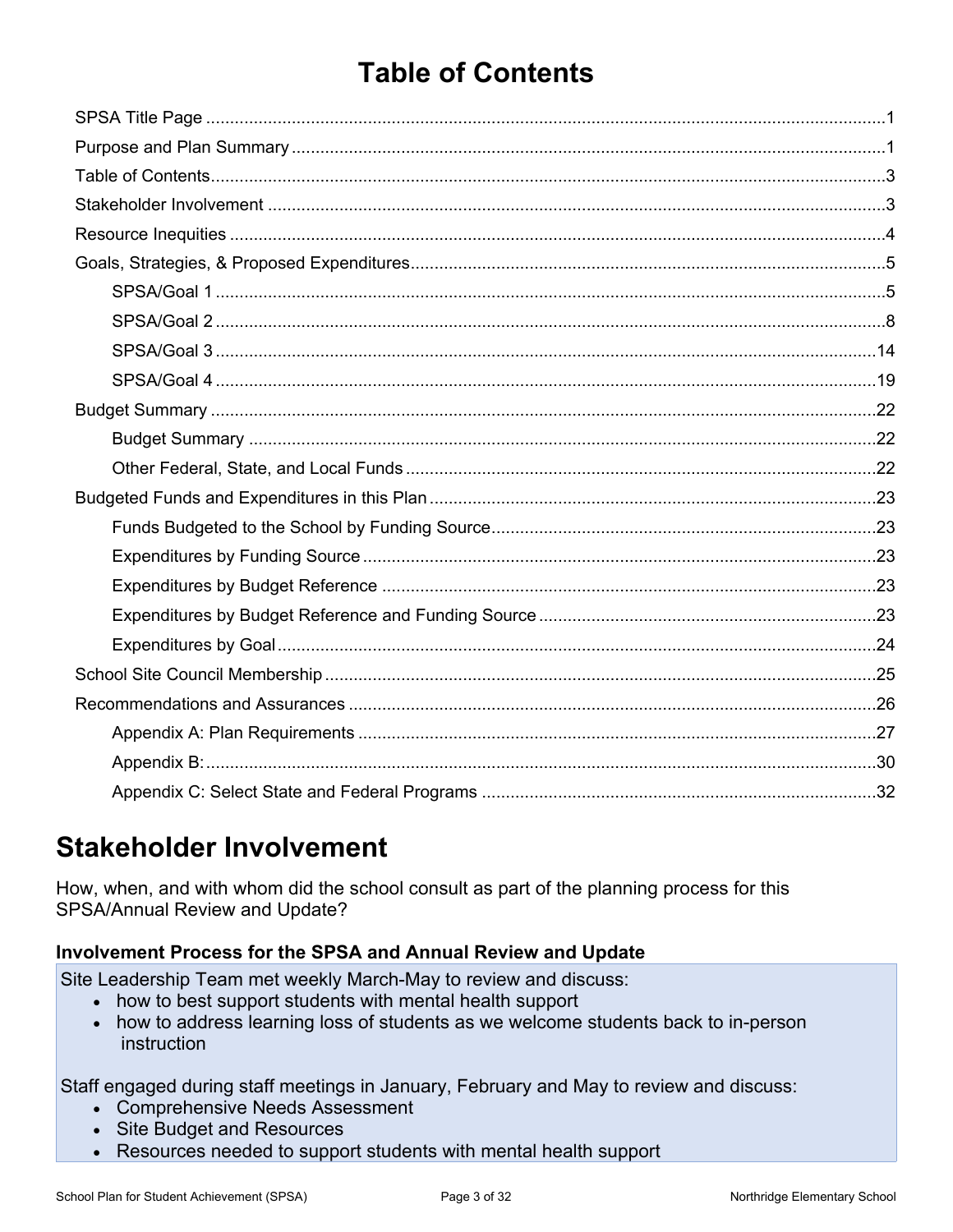Resources needed to address learning loss of students as we welcome students back to inperson instruction

School Site Council met in January-May to review/discuss:

- Comprehensive Needs Assessment
- Site Budget and Resources
- Resources needed to support students with mental health support
- Resources needed to address learning loss of students as we welcome students back to inperson instruction

English Language Advisory Committee (ELAC) met in April to review and discuss:

- Comprehensive Needs Assessment
- Site Budget and Resources
- Resources needed to support students with mental health support
- Resources needed to address learning loss of students as we welcome students back to inperson instruction

### <span id="page-3-0"></span>**Resource Inequities**

Briefly identify and describe any resource inequities identified as a result of the required needs assessment, as applicable.

Based on data analysis, root cause analysis and review of budgets, the following resources inequities were identified:

1. Providing additional hours for our Parent/Neighborhood Liaison to spend time on family outreach.

2. Providing incentives and rewards through the House System to promote a sense of belonging for all students.

- 3. Providing intervention support for students falling below grade level standards.
- 4. Providing mental health support for all students.

5. Identifying and continually engaging in our homeless students and English Language Learners. Providing resources and support for identified homeless students and families and English Language Learners.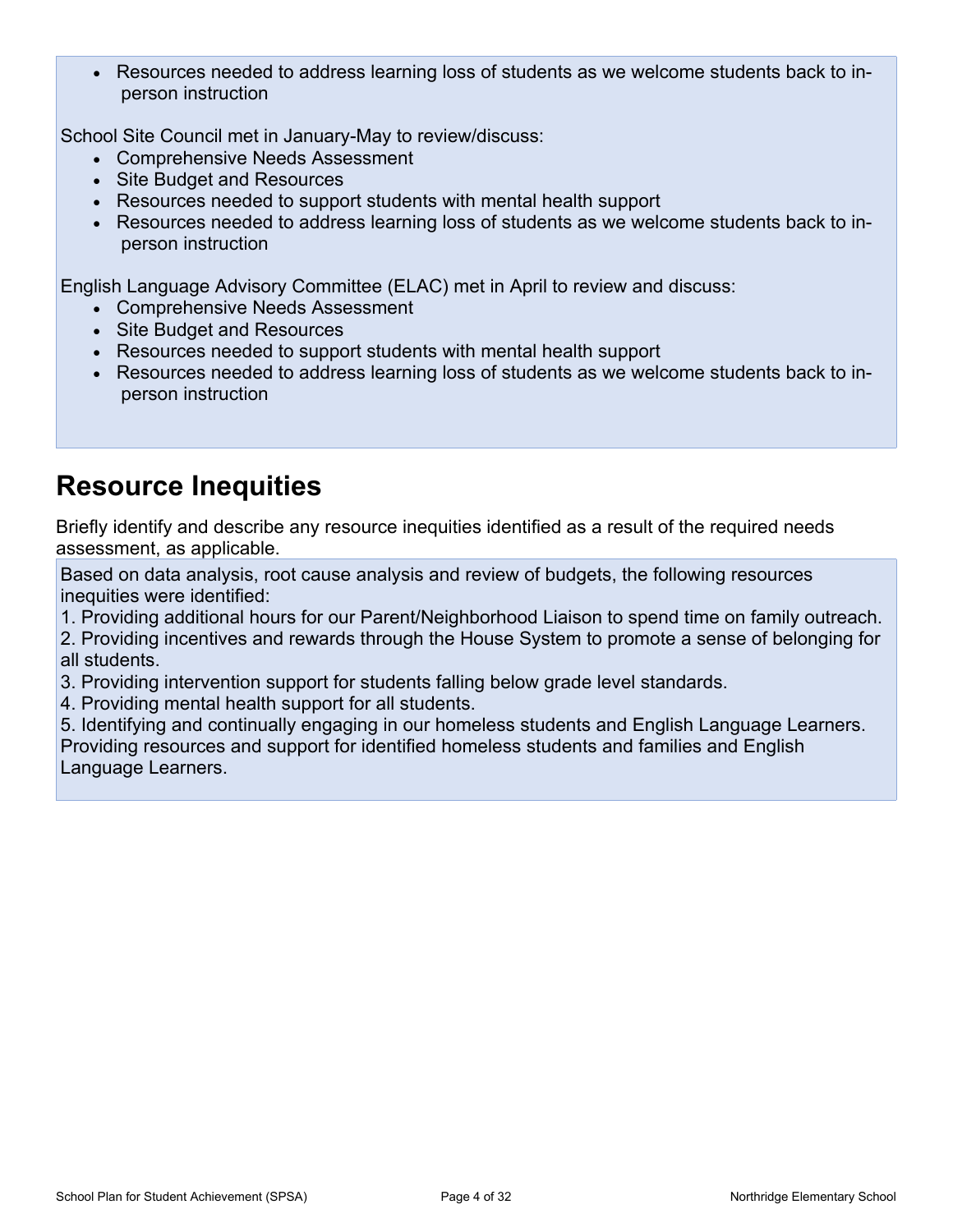### **Goals, Strategies, & Proposed Expenditures**

Complete a copy of the following table for each of the school's goals. Duplicate the table as needed.

#### **Goal Subject**

Connected School Communities

### **LEA/LCAP Goal**

Goal 1. Connected School Communities: Caring staff actively build community relationships, identify assets and needs, and connect students and families with resources to help them access the best opportunities schools have to offer.

### <span id="page-4-0"></span>**SPSA/Goal 1**

Caring staff actively build community relationships, identify assets and needs, and connect students and families with resources to help them access the best opportunities.

## **Annual Review**

#### **SPSA Year Reviewed: 2020-21**

Respond to the following prompts relative to this goal. If the school is in the first year of implementing the goal, an analysis is not required and this section may be deleted.

### <span id="page-4-1"></span>**ANALYSIS**

Describe the overall implementation of the strategies/activities and the overall effectiveness of the strategies/activities to achieve the articulated goal.

The implementation of the actions described in the 2020-21 SPSA were impacted due to switching to a hybrid schedule two-thirds of the way through the year. Prior to moving to distance learning, we provided support for our families through keeping our Parent/Neighborhood Liaison position. Our Parent/Neighborhood Liaison was able to connect with families and provide them resources in the community such as clothing, food and transportation. Our Parent/Neighborhood Liaison has built strong relationships with our community partners such as the Fair Oaks Rotary, the Orangevale/Fair Oaks Food Bank, Fair Oaks Church and About Kidz.

Briefly describe any major differences between the intended implementation and/or the budgeted expenditures to implement the strategies/activities to meet the articulated goal.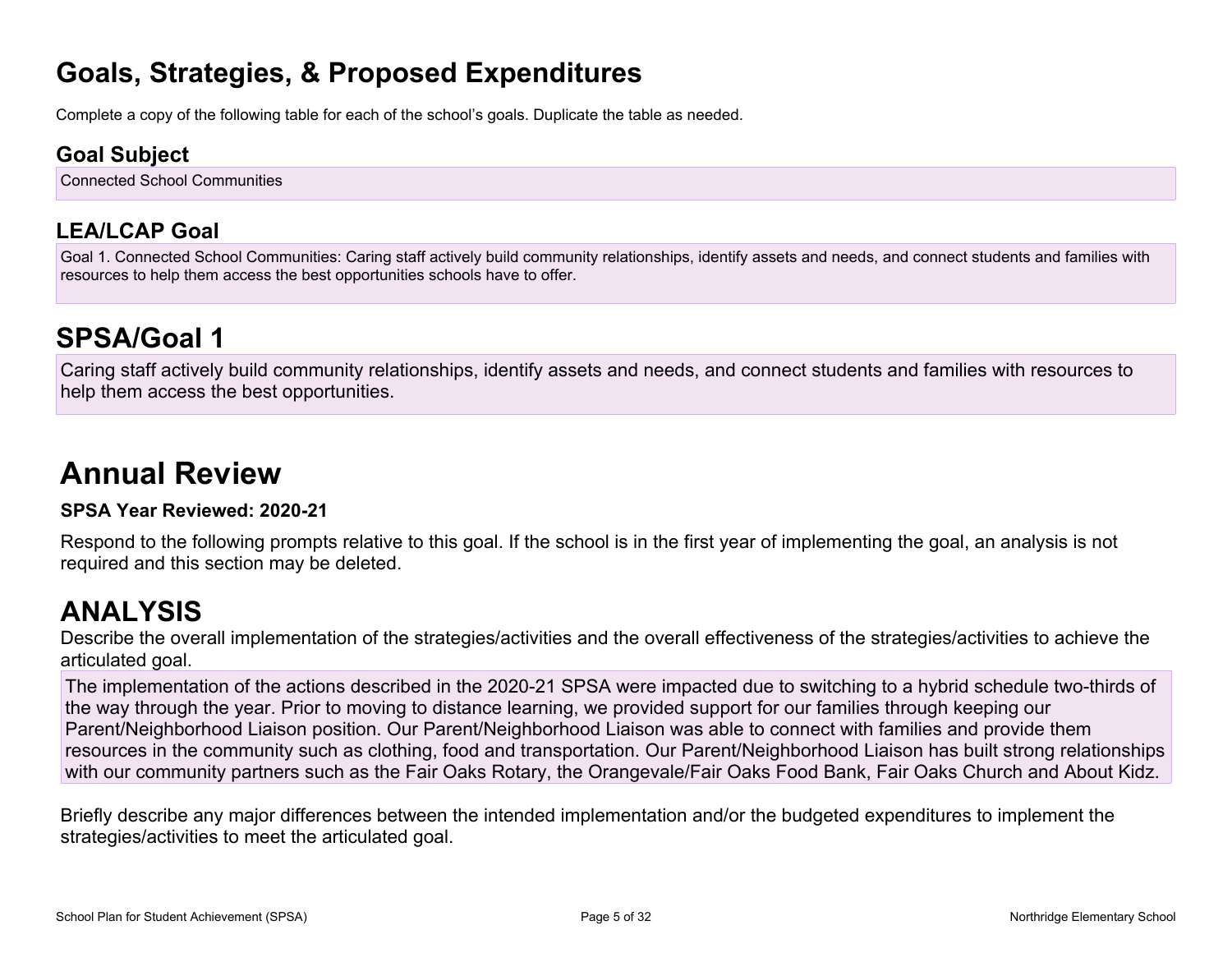The difference between intended and actual expenditures resulted from converting to a distance learning model two-thirds through the school year. Many of the actions described were cut short due to the pandemic. Resources were re-allocated to supporting students and families through distance learning.

Describe any changes that will be made to this goal, the annual outcomes, metrics, or strategies/activities to achieve this goal as a result of this analysis. Identify where those changes can be found in the SPSA.

Due to the newly developed LCAP, the SPSA was changed to reflect four goals. Changes in actions are largely related to supporting distance learning, addressing learning loss and moving toward a hybrid model of instruction.

#### **2020-21 Identified Need**

Data collected from surveys indicates a continual need to focus on connected school communities

#### **Annual Measurable Outcomes**

| Metric/Indicator                                                                                                                         | <b>Baseline 2020-21</b>                          | Expected Outcome 2021-22 |
|------------------------------------------------------------------------------------------------------------------------------------------|--------------------------------------------------|--------------------------|
| Winter 2019-20 School Survey - Overall<br>rating of questions in the parent<br>involvement section. Percent strongly<br>agree/agree.     | Overall rating of Parent Involvement: 94%        | Overall rating of 95%    |
| Winter 2019-20 School Survey - Overall<br>rating of questions in the School Decision<br>Making section. Percent strongly<br>agree/agree. | Overall rating of School Decision Making:<br>87% | Overall rating of 88%    |

Complete a copy of the Strategy/Activity table for each of the school's strategies/activities. Duplicate the table, including Proposed Expenditures, as needed.

#### **Strategy/Activity & Proposed Expenditures**

| SPSA# | Action/Service                                            | <b>Principally Serving</b>                                                              | Person(s)<br>Responsible | Source(s)                                     | Proposed<br>Allocation | Implementation<br><b>Timeline</b> |
|-------|-----------------------------------------------------------|-----------------------------------------------------------------------------------------|--------------------------|-----------------------------------------------|------------------------|-----------------------------------|
| 1.1   | Neighborhood<br>Liaison to<br>coordinate<br>communication | X All Students<br><b>English Learners</b><br>Low-Income Students<br><b>Foster Youth</b> | Principal                | <b>Title I Part</b><br>A Parent<br>Involvemen | 3203<br>5489           | 2021-2022                         |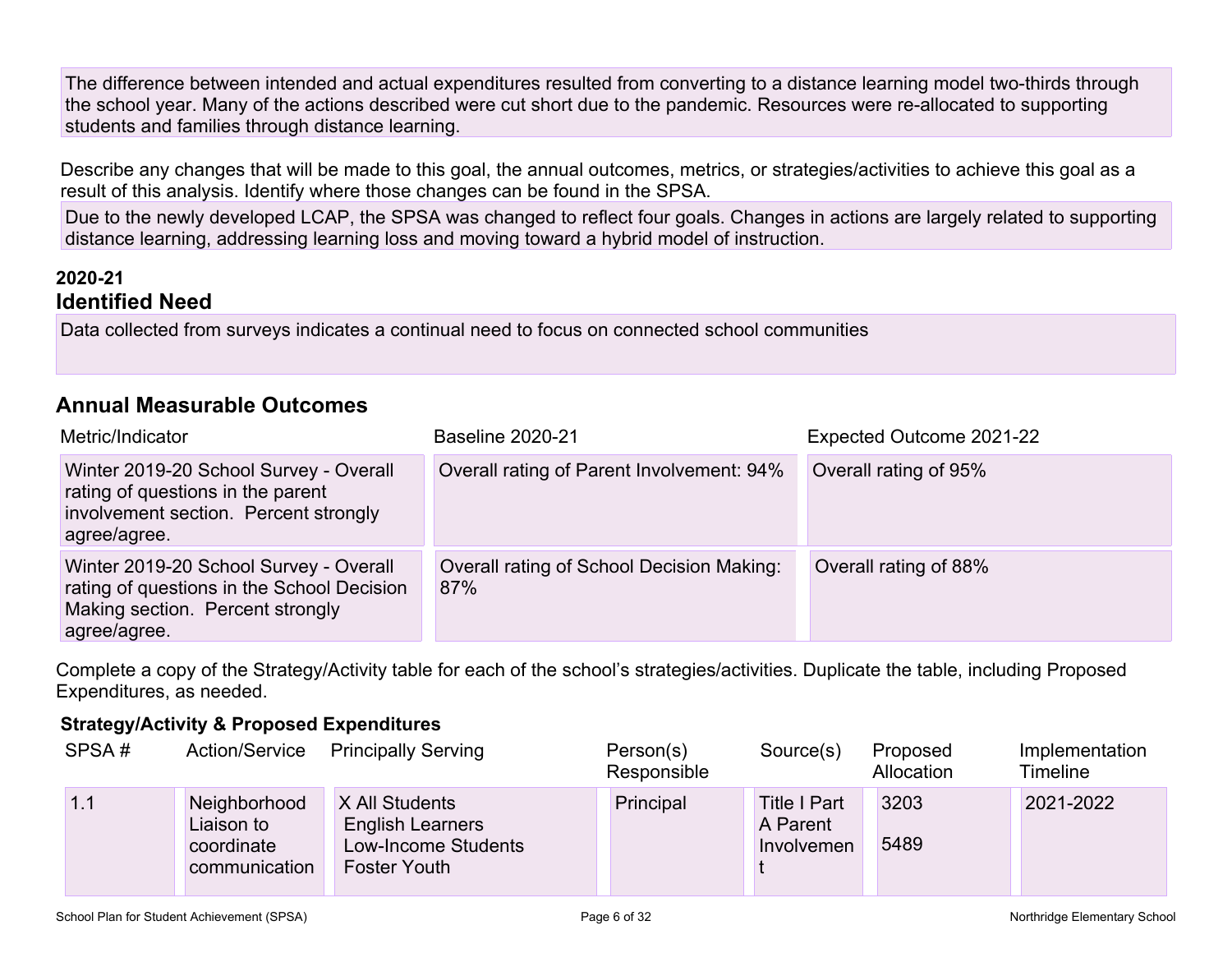|     | and support for<br>families.                                                                     | Other                                                                                            |           | <b>Title I Part</b><br>A Site<br>Allocation        |      |           |
|-----|--------------------------------------------------------------------------------------------------|--------------------------------------------------------------------------------------------------|-----------|----------------------------------------------------|------|-----------|
| 1.2 | Provide<br>materials and<br>programs to<br>support parent<br>involvement<br>and<br>connectedness | X All Students<br><b>English Learners</b><br>Low-Income Students<br><b>Foster Youth</b><br>Other | Principal | <b>LCFF</b><br>Supplemen<br>tal Site<br>Allocation | 2000 | 2021-2022 |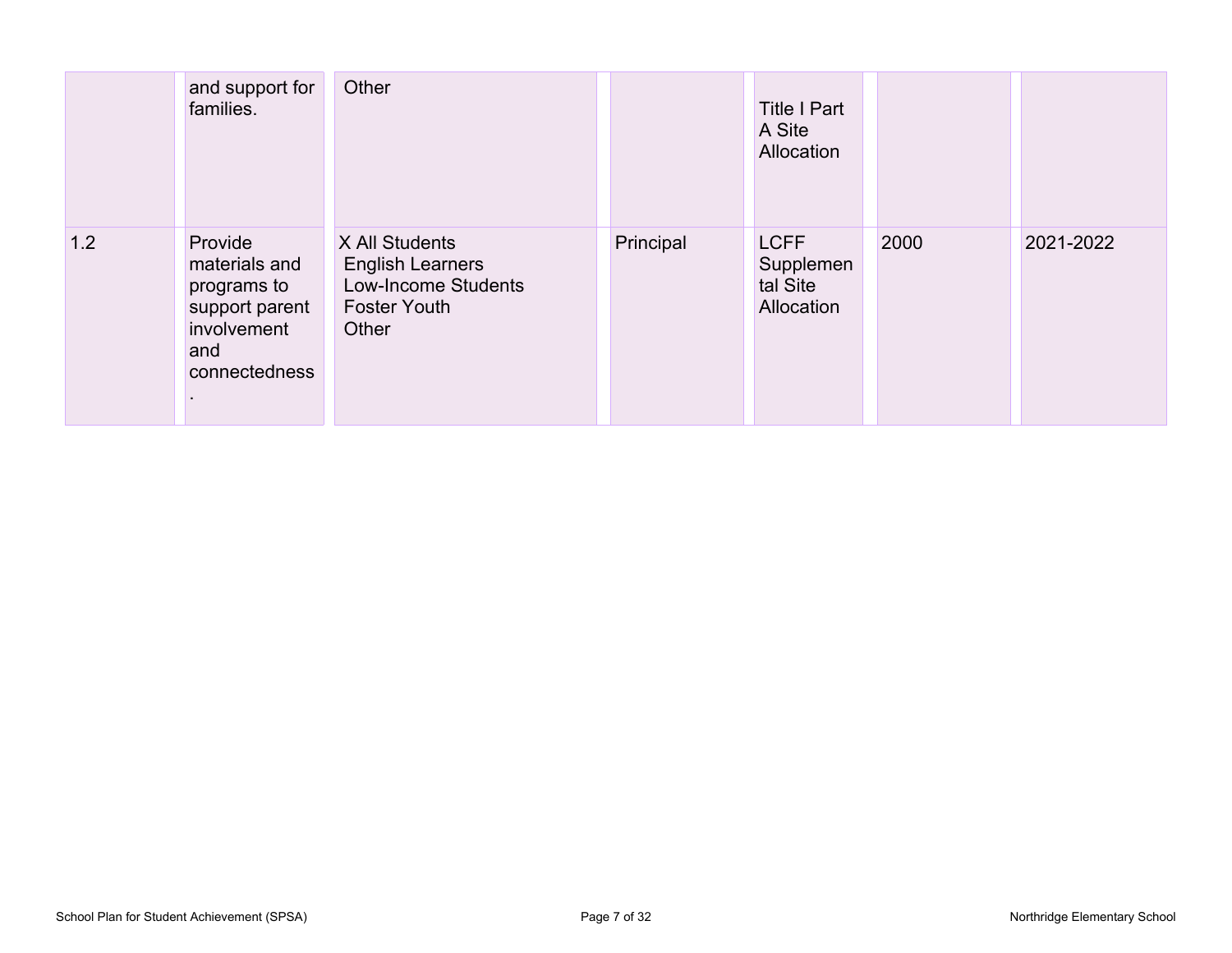### **Goals, Strategies, & Proposed Expenditures**

Complete a copy of the following table for each of the school's goals. Duplicate the table as needed.

#### **Goal Subject**

Healthy Environments for Socio-Emotional Growth

### **LEA/LCAP Goal**

Goal 2. Healthy Environments for Social and Emotional Growth: All staff cultivate inclusive, safe, equitable, culturally responsive and healthy environments by integrating social and emotional learning to ensure essential student development.

### **SPSA/Goal 2**

We will actively engage and build trusting relationships with students, families and our diverse community to create a unified, collaborative learning environment focused on academic success and the social/emotional well-being of each student.

## **Annual Review**

#### **SPSA Year Reviewed: 2020-21**

Respond to the following prompts relative to this goal. If the school is in the first year of implementing the goal, an analysis is not required and this section may be deleted.

### <span id="page-7-0"></span>**ANALYSIS**

Describe the overall implementation of the strategies/activities and the overall effectiveness of the strategies/activities to achieve the articulated goal.

The implementation of the actions described proved challenging due to the both models of distance learning and hybrid in-person instruction. Prior to the shift to distance learning in Spring 2020, we provided mental health support for our students as well as additional staff to support students (counselor, rec aides and a campus representative).

Briefly describe any major differences between the intended implementation and/or the budgeted expenditures to implement the strategies/activities to meet the articulated goal.

The difference between intended and actual expenditures resulted from moving between distance learning and hybrid models throughout the year.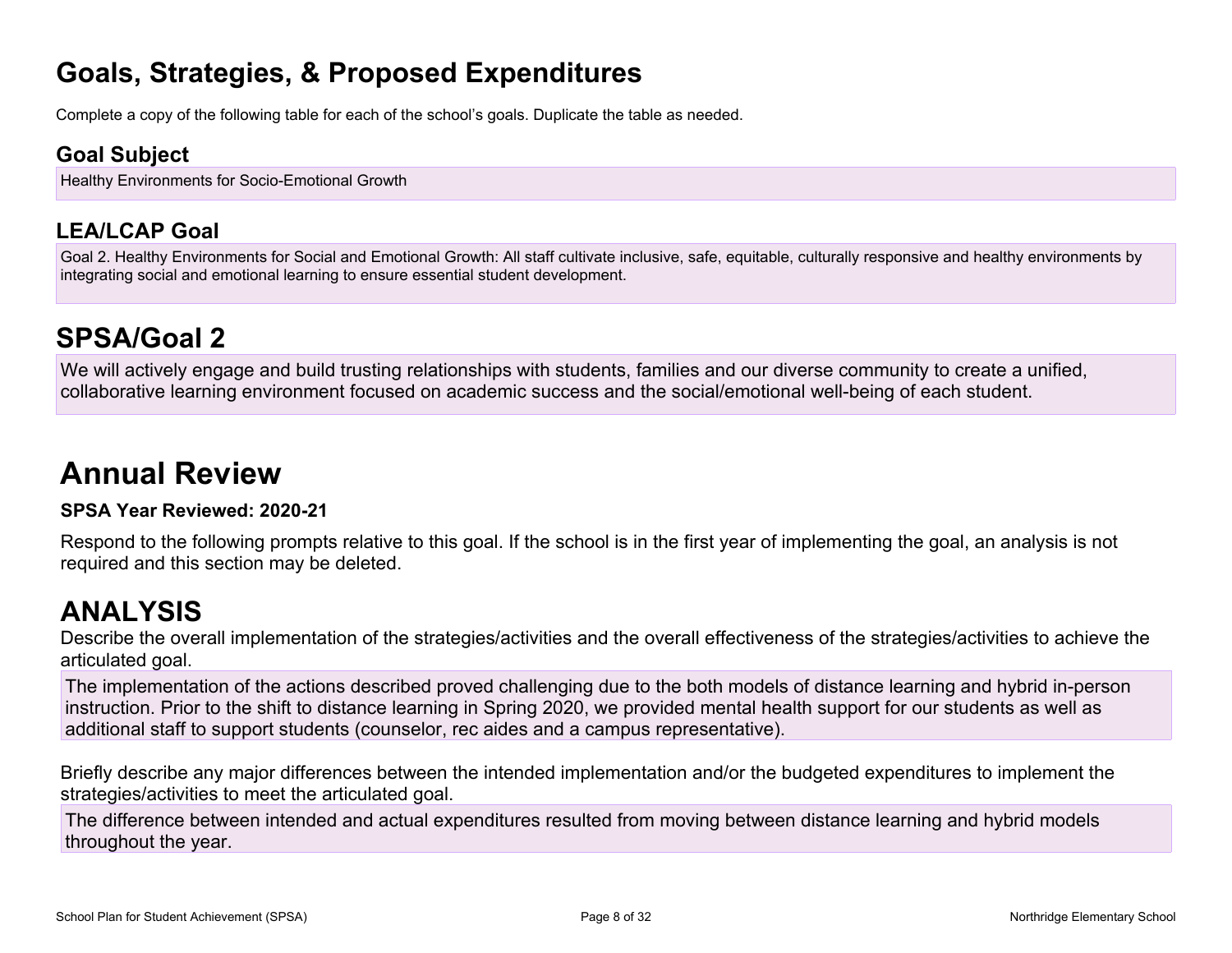Describe any changes that will be made to this goal, the annual outcomes, metrics, or strategies/activities to achieve this goal as a result of this analysis. Identify where those changes can be found in the SPSA.

Changes in action are largely related to supporting our students as they shift back to in person learning. Addressing learning loss and creating a safe learning environment for all students will be paramount, with a heavy focus on mental health and academic interventions.

#### **2020-21 Identified Need**

Welcoming and Healthy school environments that value all students and families provide a foundation for effective learning. All district stakeholders will cultivate inclusive, safe, equitable, culturally responsive and healthy environments by integrating social emotional learning.

#### **Annual Measurable Outcomes**

| Metric/Indicator                                                                  | <b>Baseline 2020-21</b> | Expected Outcome 2021-22 |
|-----------------------------------------------------------------------------------|-------------------------|--------------------------|
| Suspension rate                                                                   | 2.42%                   | 1%                       |
| Attendance Rate                                                                   | 94.4%                   | 95%                      |
| <b>Chronic Absenteeism</b>                                                        | 16.8%                   | 15%                      |
| District Survey - School Culture Parent.<br>Percent strongly agree/agree overall. | 91%                     | 93%                      |
| District Survey - Safety Staff. Percent<br>strongly agree/agree overall.          | 92%                     | 95%                      |

Complete a copy of the Strategy/Activity table for each of the school's strategies/activities. Duplicate the table, including Proposed Expenditures, as needed.

#### **Strategy/Activity & Proposed Expenditures**

| SPSA# | <b>Action/Service</b>                                                 | <b>Principally Serving</b>                                                                            | Person(s)<br>Responsible | Source(s)                                          | Proposed<br>Allocation | Implementation<br><b>Timeline</b> |
|-------|-----------------------------------------------------------------------|-------------------------------------------------------------------------------------------------------|--------------------------|----------------------------------------------------|------------------------|-----------------------------------|
| 2.1   | Provide<br>resources to<br>support the<br>Northridge<br>House System. | <b>All Students</b><br><b>English Learners</b><br>Low-Income Students<br><b>Foster Youth</b><br>Other | Principal,<br>Teachers   | <b>LCFF</b><br>Supplemen<br>tal Site<br>Allocation | 1100                   | 2021-2022                         |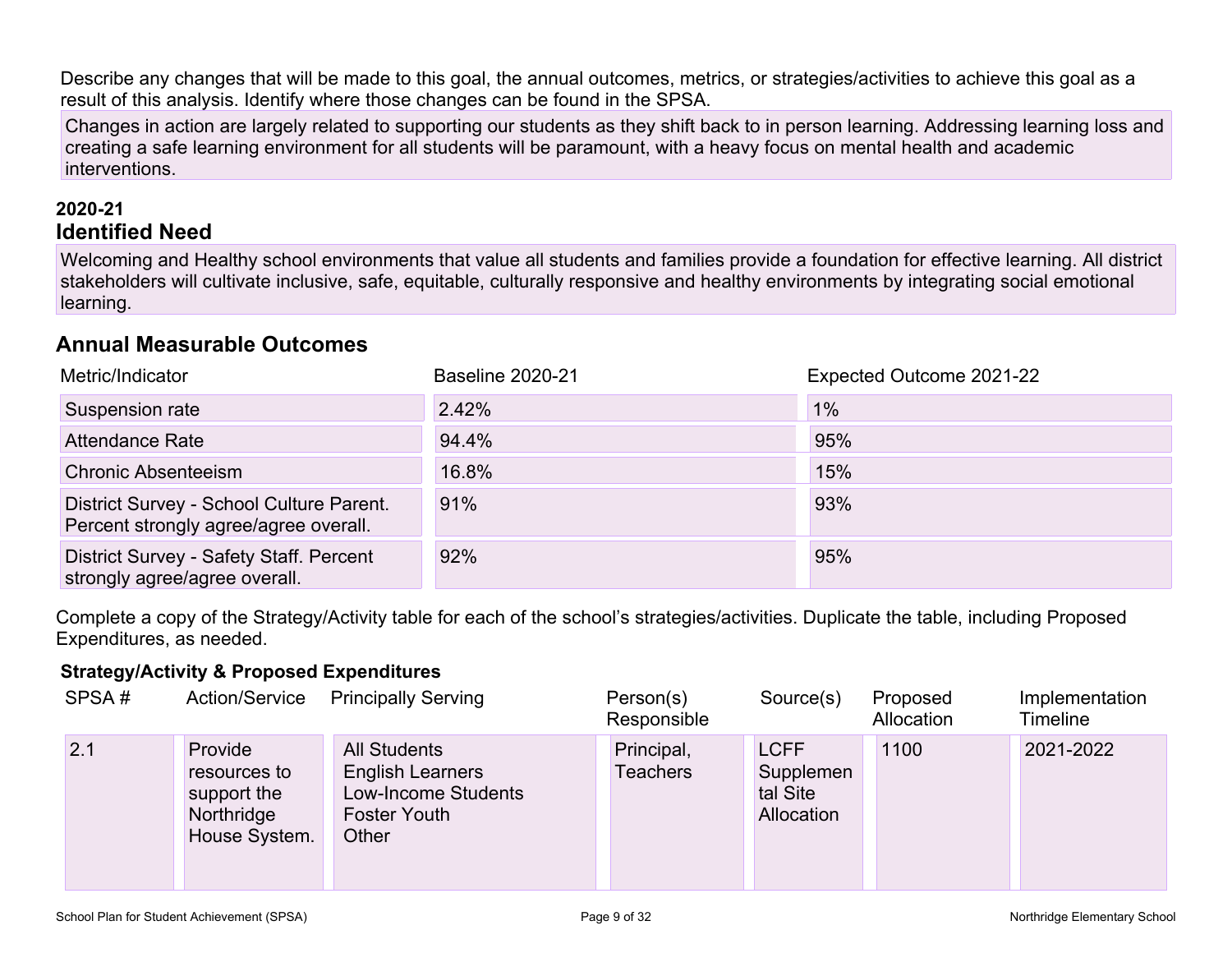| 2.2 | Provide<br>incentives that<br>promote<br>regular<br>attendance.                                             | X All Students<br><b>English Learners</b><br><b>Low-Income Students</b><br><b>Foster Youth</b><br>Other | Principal        | <b>LCFF</b><br>Supplemen<br>tal Site<br>Allocation                                                                                            | 500           | 2021-2022 |
|-----|-------------------------------------------------------------------------------------------------------------|---------------------------------------------------------------------------------------------------------|------------------|-----------------------------------------------------------------------------------------------------------------------------------------------|---------------|-----------|
| 2.3 | Provide<br>equipment and<br>materials to<br>support<br>students in<br>physical<br>wellness and<br>exercise. | X All Students<br><b>English Learners</b><br><b>Low-Income Students</b><br><b>Foster Youth</b><br>Other | Principal        | <b>LCFF</b><br>Supplemen<br>tal Site<br>Allocation                                                                                            | 821           | 2021-2022 |
| 2.4 | Provide<br>additional Rec<br>Aides for<br>supervision.                                                      | X All Students<br><b>English Learners</b><br><b>Low-Income Students</b><br><b>Foster Youth</b><br>Other | Principal, Staff | <b>LCFF</b><br>Supplemen<br>tal<br>Centralized<br><b>Services</b><br>(District<br>Only)<br><b>LCFF</b><br>Supplemen<br>tal Site<br>Allocation | 3000<br>13386 | 2021-2022 |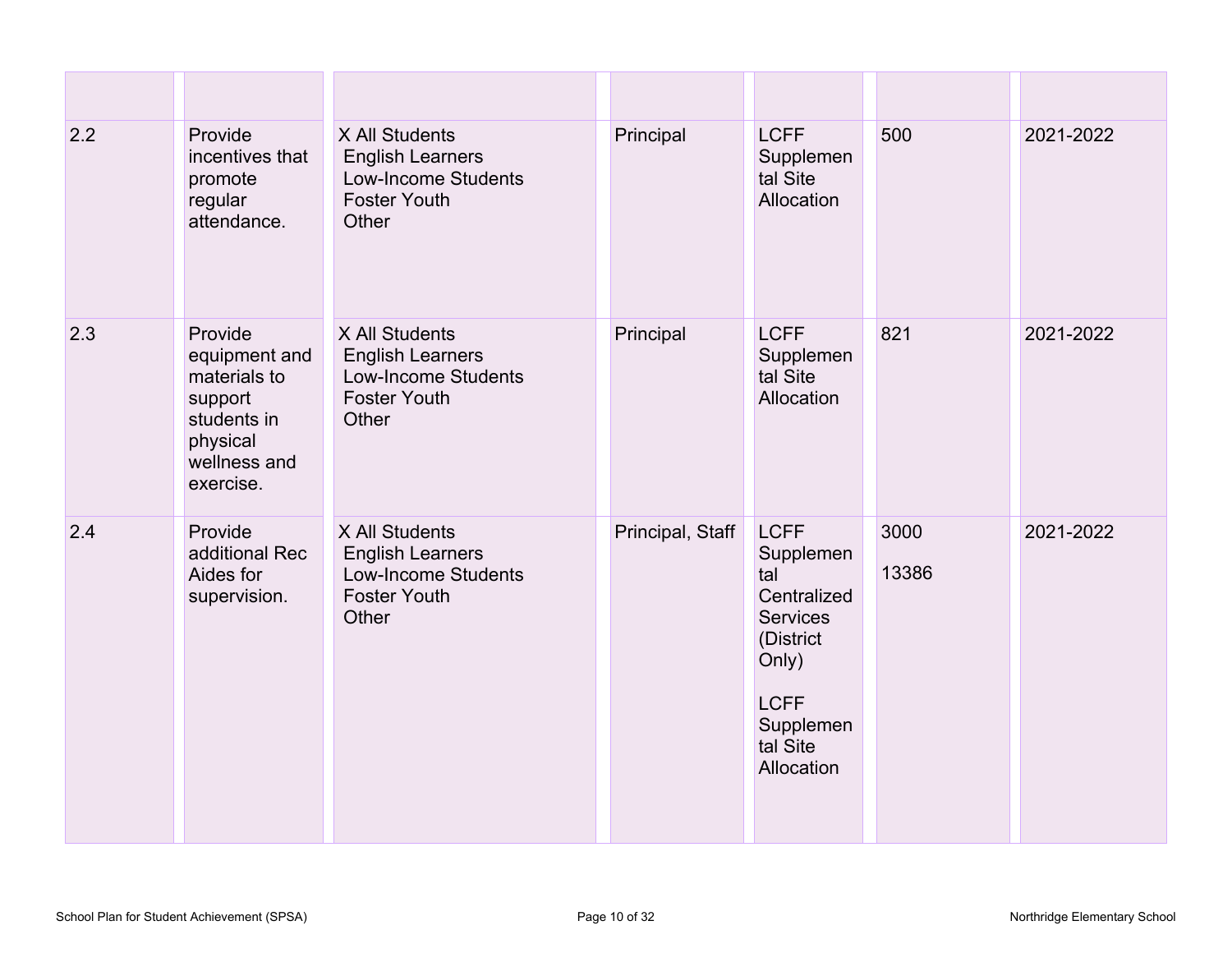| 2.5 | Provide full<br>time counselor<br>to support<br>students<br>academic<br>growth,<br>engagement<br>with school.                                                                            | X All Students<br><b>English Learners</b><br><b>Low-Income Students</b><br><b>Foster Youth</b><br>Other      | Principal,<br>Counselor | <b>Title I Part</b><br>A Site<br>Allocation | 122744 | 2021-2022 |
|-----|------------------------------------------------------------------------------------------------------------------------------------------------------------------------------------------|--------------------------------------------------------------------------------------------------------------|-------------------------|---------------------------------------------|--------|-----------|
| 2.6 | Resources and<br>materials for<br>professional<br>learning related<br>to culturally<br>relevant<br>educational<br>materials that<br>represent our<br>student<br>population.              | X All Students<br><b>English Learners</b><br>X Low-Income Students<br><b>Foster Youth</b><br>Other           | Principal               | <b>Title I Part</b><br>A Site<br>Allocation | 2000   | 2021-2022 |
| 2.7 |                                                                                                                                                                                          | <b>All Students</b><br><b>English Learners</b><br><b>Low-Income Students</b><br><b>Foster Youth</b><br>Other |                         |                                             |        |           |
| 2.8 | Provide 7 hour<br>campus<br>representative<br>to support<br>students in<br>engagement<br>with distance<br>and hybrid<br>learning and<br>de-escalation,<br>reflection and<br>readiness to | X All Students<br><b>English Learners</b><br>X Low-Income Students<br><b>Foster Youth</b><br>Other           | Principal               | <b>Title I Part</b><br>A Site<br>Allocation | 41254  | 2021-2022 |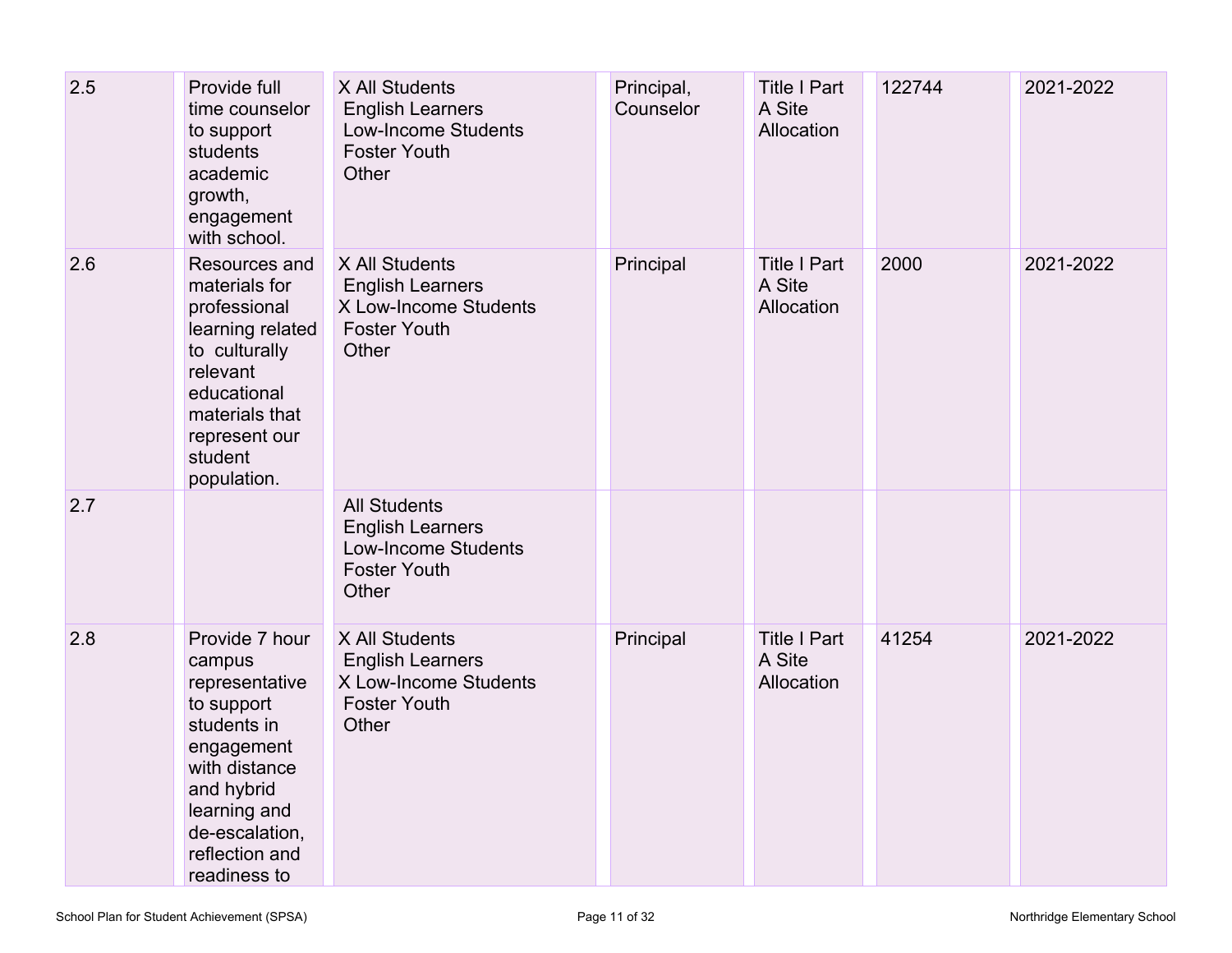|      | return to<br>instruction<br>during in<br>person<br>instruction.<br>Provide<br>connection<br>between school<br>site and the<br>community.                                                                                                                    |                                                                                                    |                                   |                                                    |       |           |
|------|-------------------------------------------------------------------------------------------------------------------------------------------------------------------------------------------------------------------------------------------------------------|----------------------------------------------------------------------------------------------------|-----------------------------------|----------------------------------------------------|-------|-----------|
| 2.9  | Clerk to make<br>follow up<br>phone calls on<br>attendance,<br>analyze data<br>and attend<br>conference<br>meetings,<br>events<br>coordination.<br>Meet with<br>principal<br>monthly to<br>share data<br>analysis and<br>plan<br>improvement<br>strategies. | X All Students<br>X English Learners<br>X Low-Income Students<br><b>Foster Youth</b><br>Other      | Attendance<br>Clerk,<br>Principal | <b>LCFF</b><br>Supplemen<br>tal Site<br>Allocation | 15169 | 2021-2022 |
| 2.10 | Provide before<br>and after<br>school<br>activities to<br>support<br>student's social<br>and emotional<br>growth and<br>increase                                                                                                                            | <b>All Students</b><br>X English Learners<br>X Low-Income Students<br><b>Foster Youth</b><br>Other |                                   | <b>Title I Part</b><br>A Site<br>Allocation        | 1214  | 2021-2022 |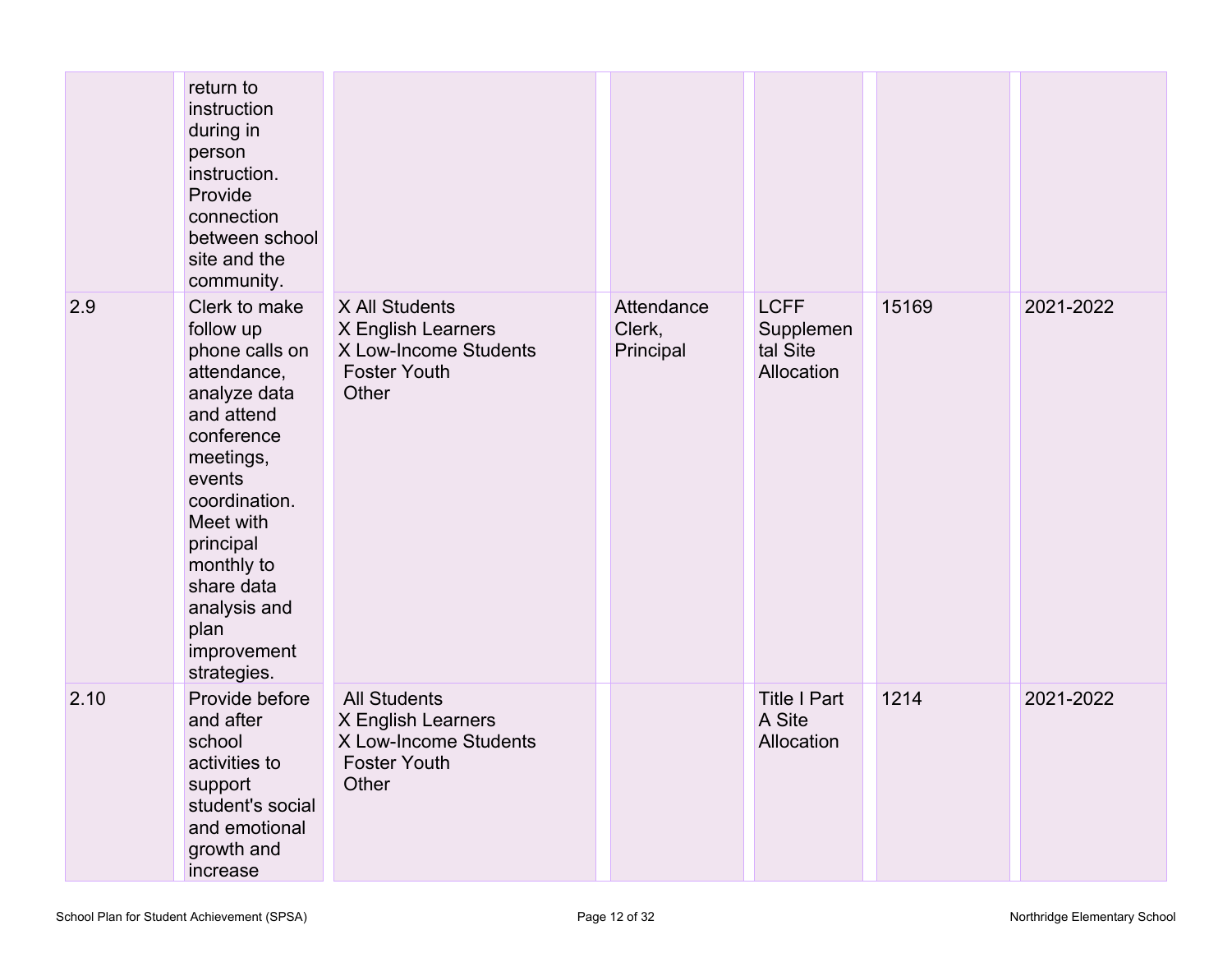| feeling of<br>connectedness |  |  |  |
|-----------------------------|--|--|--|
|                             |  |  |  |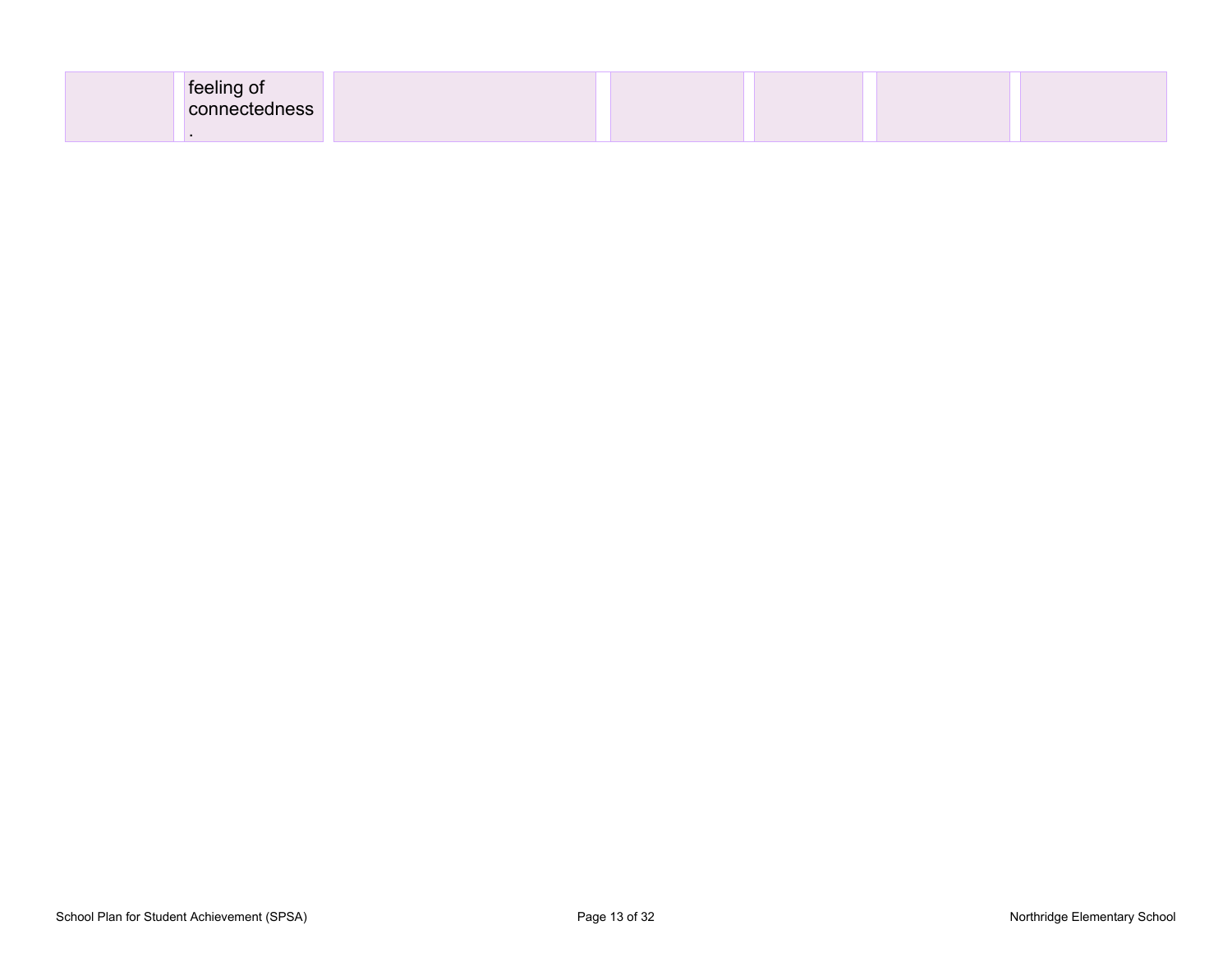### **Goals, Strategies, & Proposed Expenditures**

Complete a copy of the following table for each of the school's goals. Duplicate the table as needed.

#### **Goal Subject**

Engaging Academic Programs

### **LEA/LCAP Goal**

Goal 3. Engaging Academic Programs: All educators engage and support each student in a challenging and broad course of study that builds skills, knowledge and experiences preparing all to be critical thinkers who communicate effectively, collaborate and are civic minded.

### **SPSA/Goal 3**

All educators engage and support each other in a challenging and broad course of study that builds skills, knowledge and experiences preparing all to be critical thinkers who communicate effectively, collaborate and are civic-minded.

# **Annual Review**

#### **SPSA Year Reviewed: 2020-21**

Respond to the following prompts relative to this goal. If the school is in the first year of implementing the goal, an analysis is not required and this section may be deleted.

### <span id="page-13-0"></span>**ANALYSIS**

Describe the overall implementation of the strategies/activities and the overall effectiveness of the strategies/activities to achieve the articulated goal.

The implementation of the actions proved challenging due to shifts in distance learning and hybrid learning models.

Briefly describe any major differences between the intended implementation and/or the budgeted expenditures to implement the strategies/activities to meet the articulated goal.

The difference between intended and actual expenditures resulted from moving between full time distance learning to in person hybrid instruction during the school year.

Describe any changes that will be made to this goal, the annual outcomes, metrics, or strategies/activities to achieve this goal as a result of this analysis. Identify where those changes can be found in the SPSA.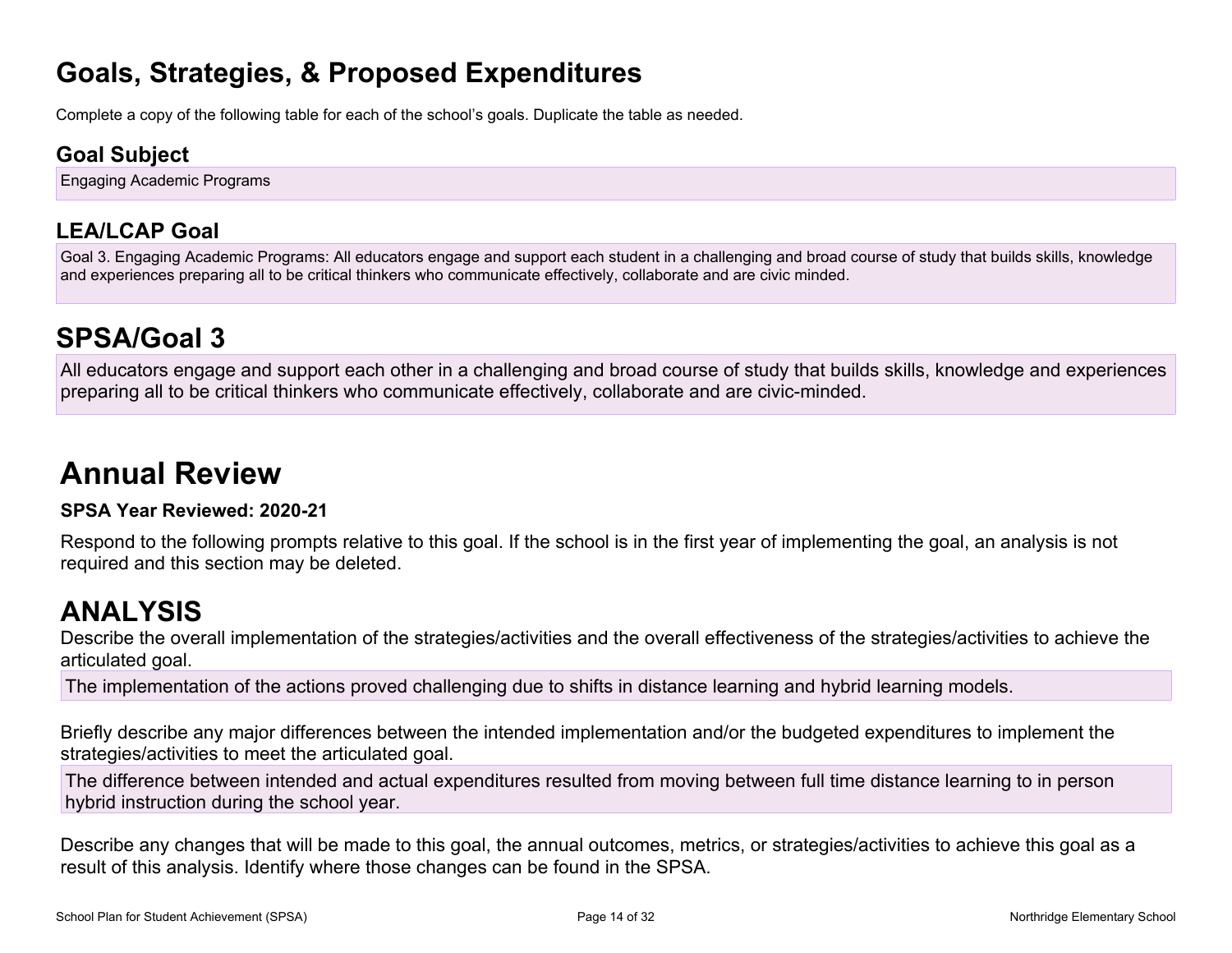Changes in action are largely related to shifting from hybrid in-person learning to addressing learning loss as we return to full time in person learning.

#### **2020-21 Identified Need**

Connected communities and personal relationships are foundational for learning. We will ensure each student is engaged and supported in a challenging and broad course of study that builds skills, knowledge and experiences preparing students to be critical thinkers who communicate effectively, collaborate and are civic minded.

#### **Annual Measurable Outcomes**

| Metric/Indicator                                                                                                   | <b>Baseline 2020-21</b> | Expected Outcome 2021-22 |
|--------------------------------------------------------------------------------------------------------------------|-------------------------|--------------------------|
| <b>SBAC ELA Scores Overall</b><br>2019 CA School Dashboard                                                         | 27%                     | 28%                      |
| <b>SBAC Math Scores Overall</b><br>2019 CA School Dashboard                                                        | 20%                     | 21%                      |
| Winter School Survey 2019-20 Climate of<br>Support for Academic Learning. Percent<br>strongly agree/agree overall. | Student 91%             | Student 93%              |

Complete a copy of the Strategy/Activity table for each of the school's strategies/activities. Duplicate the table, including Proposed Expenditures, as needed.

#### **Strategy/Activity & Proposed Expenditures**

| SPSA# | Action/Service                                                                                                                      | <b>Principally Serving</b>                                                                              | Person(s)<br>Responsible | Source(s)                                                                                  | Proposed<br>Allocation | Implementation<br>Timeline |
|-------|-------------------------------------------------------------------------------------------------------------------------------------|---------------------------------------------------------------------------------------------------------|--------------------------|--------------------------------------------------------------------------------------------|------------------------|----------------------------|
| 3.1   | Provide digital<br>resources and<br>supports to<br>supplement<br><b>ELA and Math</b><br>instruction, and<br>create<br>engagement in | X All Students<br><b>English Learners</b><br><b>Low-Income Students</b><br><b>Foster Youth</b><br>Other | Principal, Teac<br>hers  | <b>Title I Part</b><br>A Site<br>Allocation<br><b>Title I Part</b><br>A Site<br>Allocation | 1500<br>5000           | 2021-2022                  |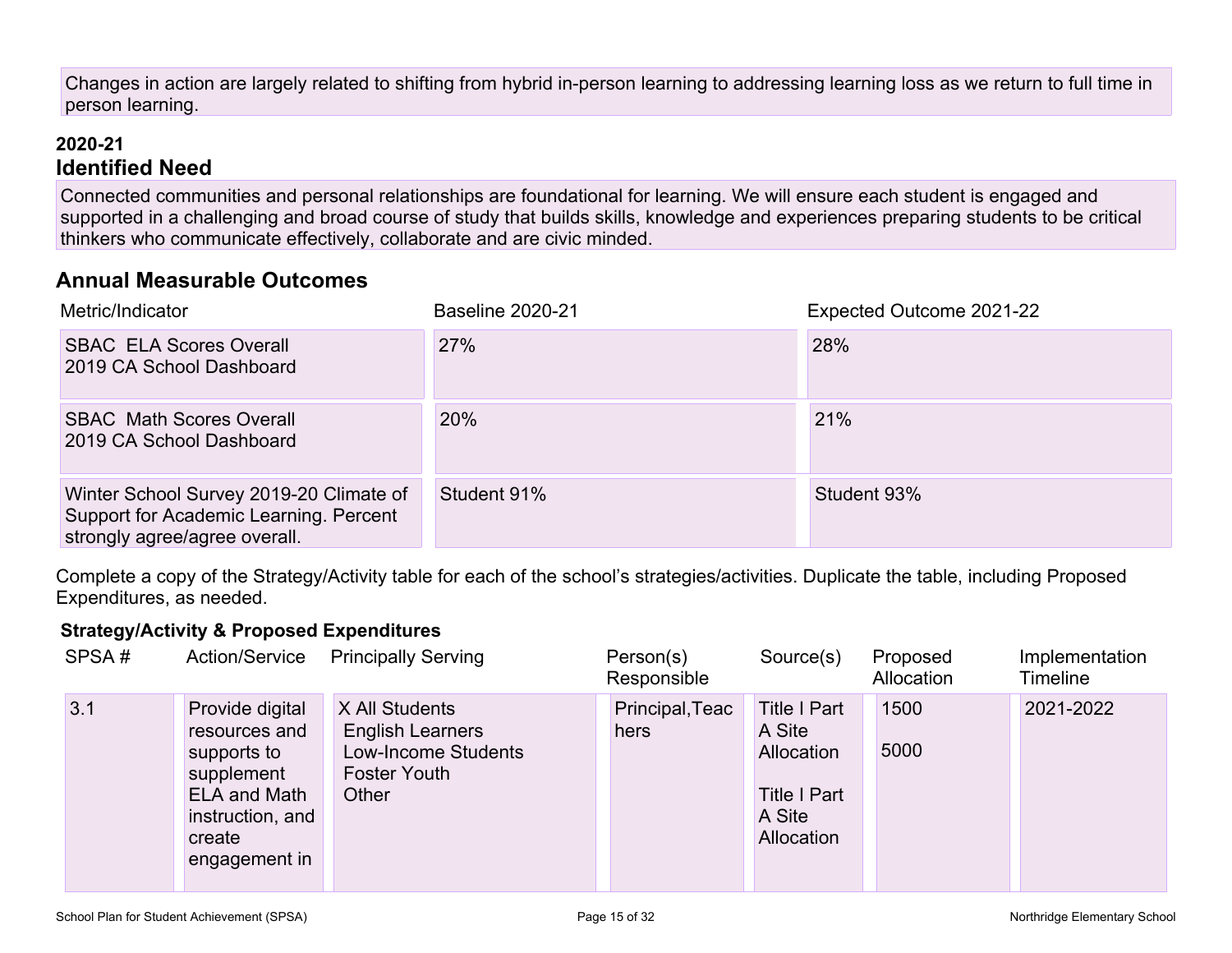|     | on line<br>learning.                                                                                                                                                                                      |                                                                                                         |                               |                                                               |         |           |
|-----|-----------------------------------------------------------------------------------------------------------------------------------------------------------------------------------------------------------|---------------------------------------------------------------------------------------------------------|-------------------------------|---------------------------------------------------------------|---------|-----------|
| 3.2 | Compensate<br>teachers for<br>collaboration<br>around<br>effective<br>instruction and<br>intervention<br>supports.                                                                                        | X All Students<br><b>English Learners</b><br><b>Low-Income Students</b><br><b>Foster Youth</b><br>Other | Principal,<br><b>Teachers</b> | <b>Title I Part</b><br>A Site<br>Allocation                   | 5519    | 2021-2022 |
| 3.3 | Ensure all<br>English<br>Learners<br>receive<br>Designated<br>and Integrated<br>English<br>Language<br>Development<br>(ELD) daily. 1.0<br>FTE ELD<br>Teacher                                              | <b>All Students</b><br>X English Learners<br><b>Low-Income Students</b><br><b>Foster Youth</b><br>Other | <b>ELD Teacher</b>            | <b>LCFF</b><br>Supplemen<br>tal English<br>Learner<br>Central | 137,818 | 2021-2022 |
| 3.4 | Provide<br>primary<br>language<br>support to EL<br>students,<br>and/or the<br>targeted<br>student<br>population at<br>emerging and<br>expanding<br>levels to<br>support core<br>content<br>instruction in | <b>All Students</b><br>X English Learners<br><b>Low-Income Students</b><br><b>Foster Youth</b><br>Other | Principal,<br><b>Teachers</b> | <b>LCFF</b><br>Supplemen<br>tal English<br>Learner<br>Central | 46,545  | 2021-2022 |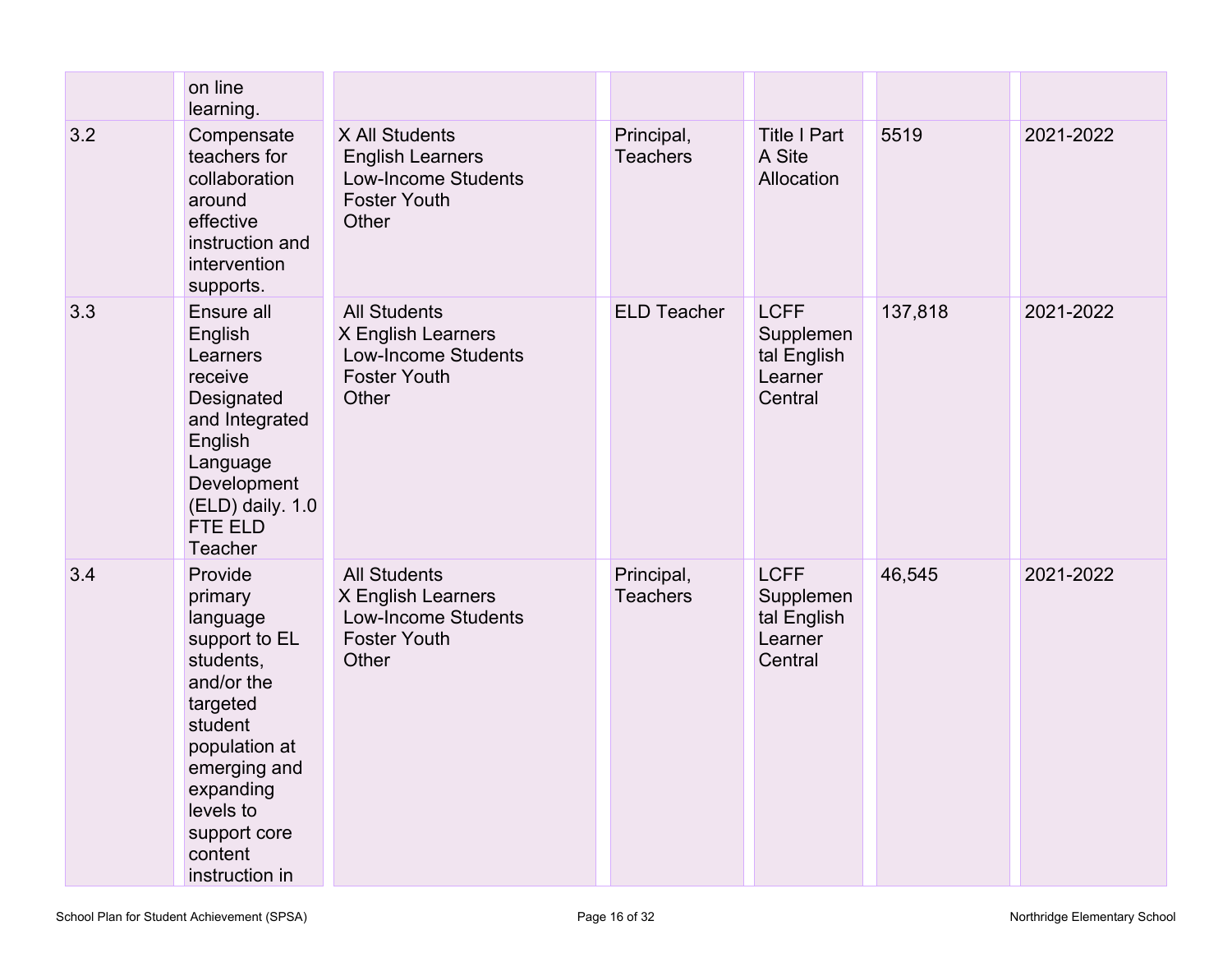|     | collaboration<br>with classroom<br>teachers.<br>.75 FTE BIA                                                                                                                                |                                                                                                         |                                       |                                                                                                   |               |           |
|-----|--------------------------------------------------------------------------------------------------------------------------------------------------------------------------------------------|---------------------------------------------------------------------------------------------------------|---------------------------------------|---------------------------------------------------------------------------------------------------|---------------|-----------|
| 3.5 | Provide<br>technology to<br>support student<br>achievement<br>and access to<br>instruction.<br>This includes,<br>but is not<br>limited to<br>laptops,<br>Chromebooks<br>and<br>headphones. | X All Students<br><b>English Learners</b><br><b>Low-Income Students</b><br><b>Foster Youth</b><br>Other | Principal,<br><b>Teachers</b>         | <b>LCFF</b><br>Supplemen<br>tal Site<br>Allocation<br><b>Title I Part</b><br>A Site<br>Allocation | 4360<br>12525 | 2021-2022 |
| 3.6 | Provide<br>supplemental<br>resources and<br>materials to<br>support ELA<br>and Math<br>Instruction,<br>mitigate<br>learning loss<br>and promote<br>student<br>engagement.                  | X All Students<br><b>English Learners</b><br><b>Low-Income Students</b><br><b>Foster Youth</b><br>Other | Principal,<br><b>Teachers</b>         | <b>Title I Part</b><br>A Site<br>Allocation<br><b>LCFF</b><br>Supplemen<br>tal Site<br>Allocation | 5000<br>5000  | 2021-2022 |
| 3.7 | Provide full<br>time<br>Intervention<br>Teacher to<br>support<br>students in<br>mitigating                                                                                                 | X All Students<br><b>English Learners</b><br><b>Low-Income Students</b><br><b>Foster Youth</b><br>Other | Principal,<br>Intervention<br>Teacher | <b>Title I Part</b><br>A Site<br>Allocation                                                       | 113,364       | 2021-2022 |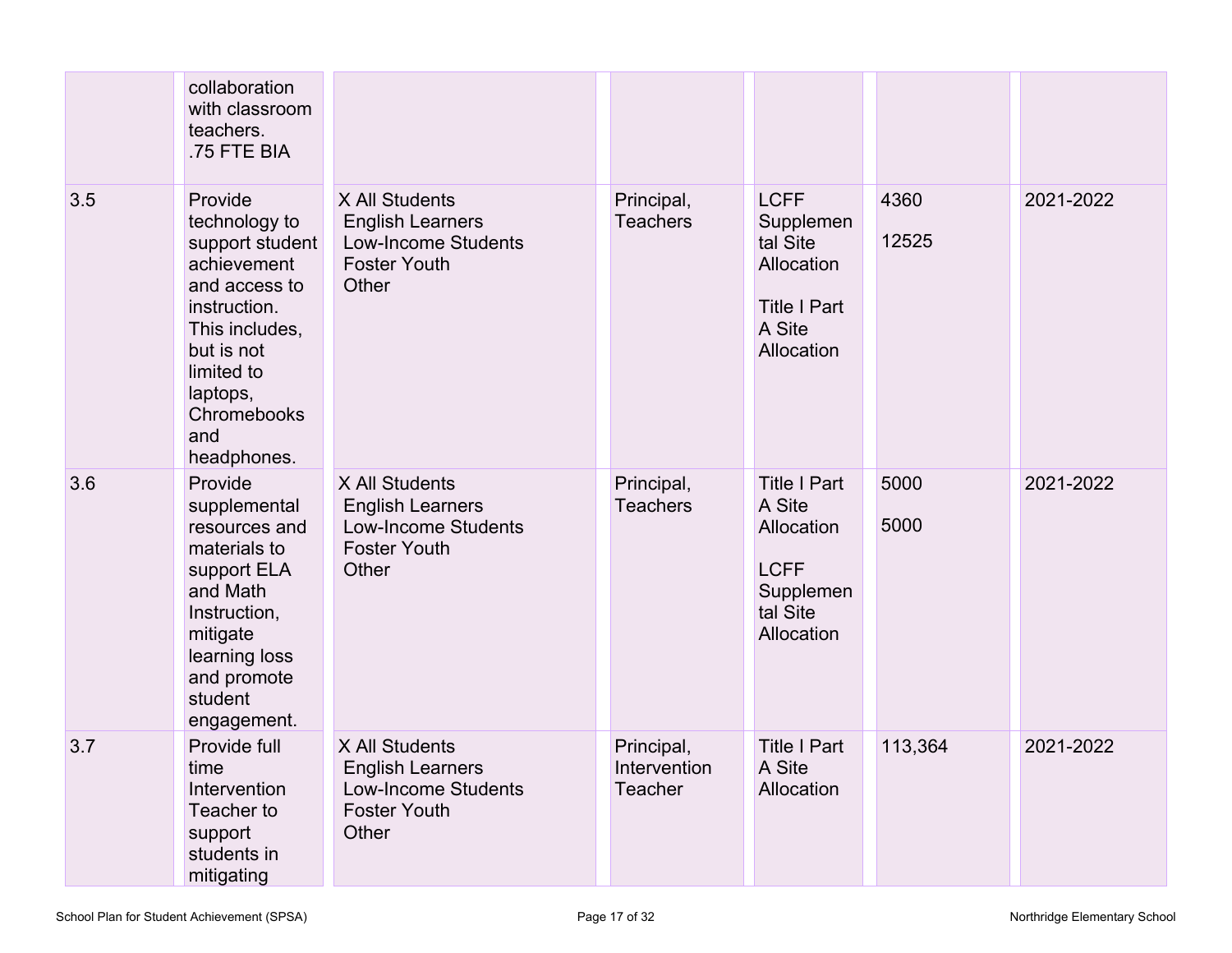| ning loss<br><b>learr</b> |  |  |
|---------------------------|--|--|
| for all students.         |  |  |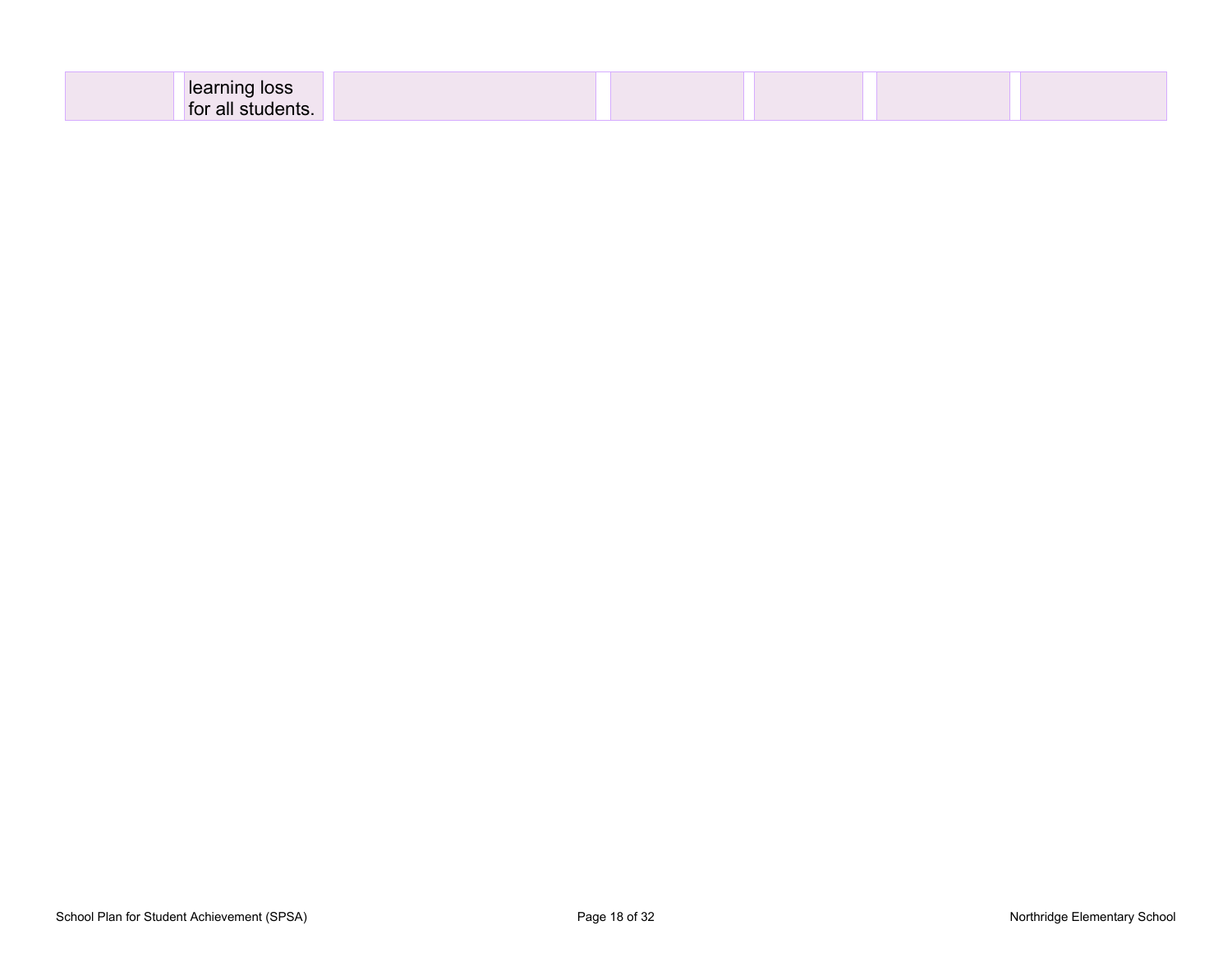### **Goals, Strategies, & Proposed Expenditures**

Complete a copy of the following table for each of the school's goals. Duplicate the table as needed.

#### **Goal Subject**

Clear Pathways to Bright Futures

### **LEA/LCAP Goal**

Goal 4. Clear Pathways to Bright Futures: Our whole school community engages each student in discovering their limitless potential, and through coordinated efforts prepares them for college, career and bright futures filled with opportunity

### **SPSA/Goal 4**

Our whole school community engages each student in discovering their limitless potential, and through coordinated efforts prepares them for college, career and bright futures filled with opportunity.

# **Annual Review**

#### **SPSA Year Reviewed: 2020-21**

Respond to the following prompts relative to this goal. If the school is in the first year of implementing the goal, an analysis is not required and this section may be deleted.

### <span id="page-18-0"></span>**ANALYSIS**

Describe the overall implementation of the strategies/activities and the overall effectiveness of the strategies/activities to achieve the articulated goal.

The implementation was interrupted by a shift in models between full time distance learning to hybrid in person instruction.

Briefly describe any major differences between the intended implementation and/or the budgeted expenditures to implement the strategies/activities to meet the articulated goal.

Resources were re-allocated to supporting students and families through distance learning and a shift to in-person hybrid instruction.

Describe any changes that will be made to this goal, the annual outcomes, metrics, or strategies/activities to achieve this goal as a result of this analysis. Identify where those changes can be found in the SPSA.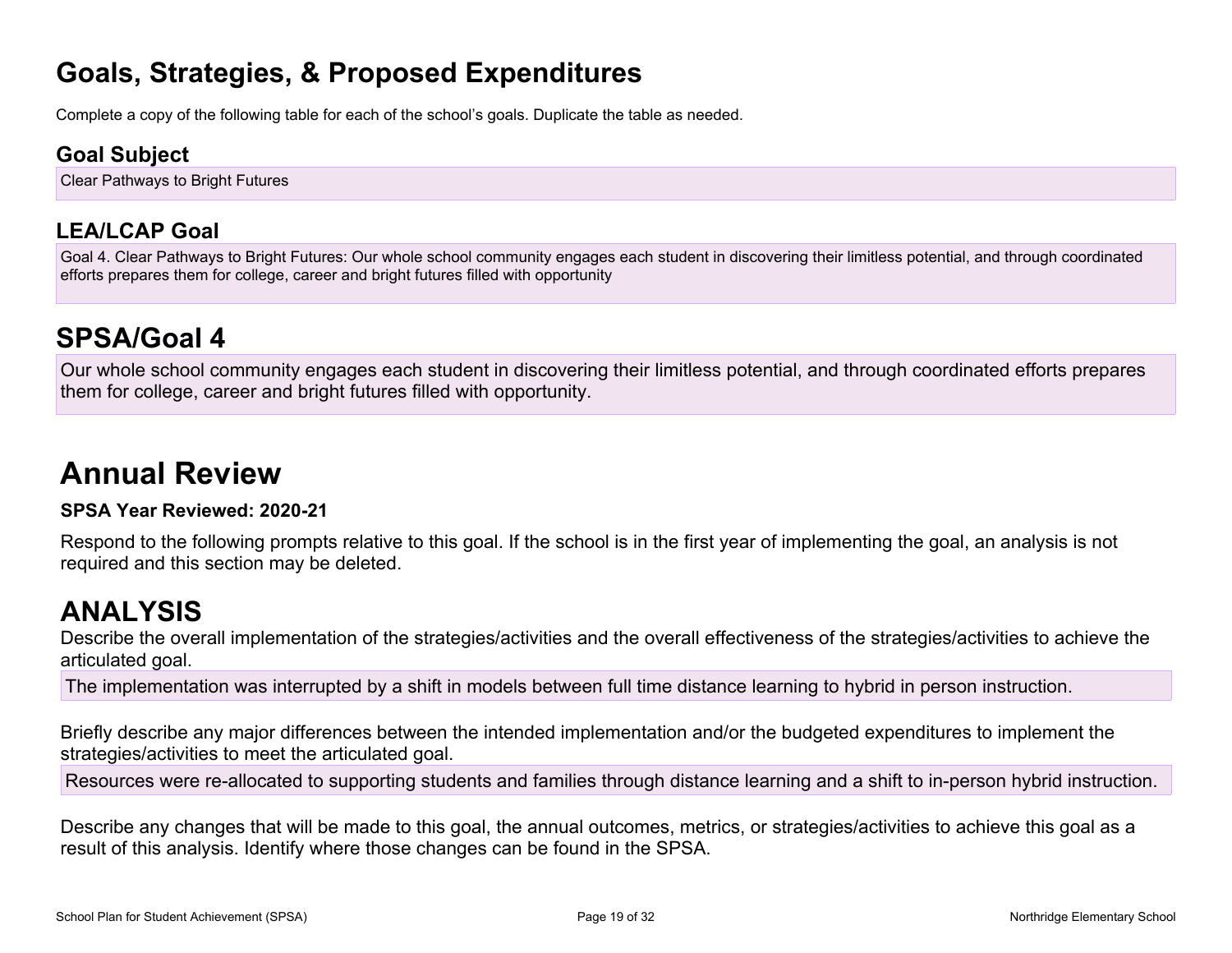Changes in actions are largely related to supporting students as we shift from distance learning and hybrid learning to full time in person instruction.

#### **2020-21 Identified Need**

Our whole school community engages each student in discovering their limitless potential, and through coordinated efforts prepares them fo college, career and bright futures filled with opportunity.

#### **Annual Measurable Outcomes**

| Metric/Indicator                                                                                                                                          | <b>Baseline 2020-21</b>            | Expected Outcome 2021-22           |
|-----------------------------------------------------------------------------------------------------------------------------------------------------------|------------------------------------|------------------------------------|
| Winter 2019-20 School Survey - College<br>and Career - Students know what classes<br>to pass to graduate high school                                      | <b>Parent: 58%</b><br>Student: 57% | <b>Parent: 59%</b><br>Student: 58% |
| Winter 2019-20 School Survey - College<br>and Career - Parents are informed about<br>career pathways and programs available<br>at middle and high schools | <b>Parent: 61%</b>                 | <b>Parent: 62%</b>                 |
| Number of enrichment opportunities<br>offered before, during or after school.                                                                             | 3                                  | 5                                  |

Complete a copy of the Strategy/Activity table for each of the school's strategies/activities. Duplicate the table, including Proposed Expenditures, as needed.

#### **Strategy/Activity & Proposed Expenditures**

| SPSA# | <b>Action/Service</b>                                                                       | <b>Principally Serving</b>                                                                       | Person(s)<br>Responsible  | Source(s)                                   | Proposed<br>Allocation | Implementation<br><b>Timeline</b> |
|-------|---------------------------------------------------------------------------------------------|--------------------------------------------------------------------------------------------------|---------------------------|---------------------------------------------|------------------------|-----------------------------------|
| 4.1   | Field trips to<br>colleges to<br>provide<br>students<br>exposure to<br>novel<br>experiences | X All Students<br><b>English Learners</b><br>Low-Income Students<br><b>Foster Youth</b><br>Other | Principal and<br>Teachers | <b>Title I Part</b><br>A Site<br>Allocation | 200                    | 2021-2022                         |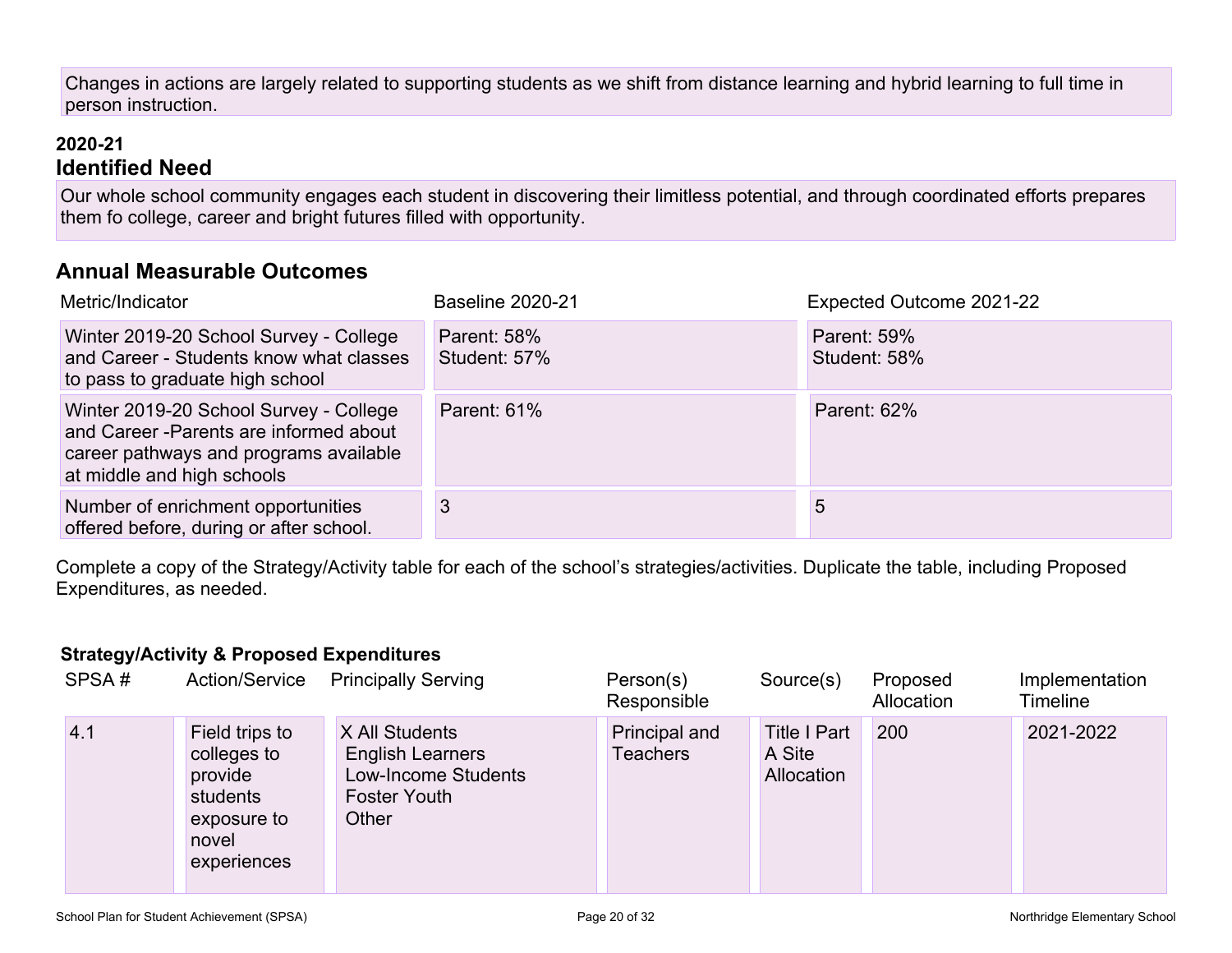|     | and learning<br>opportunities.                                                                                      |                                                                                                         |                                  |                                             |      |           |
|-----|---------------------------------------------------------------------------------------------------------------------|---------------------------------------------------------------------------------------------------------|----------------------------------|---------------------------------------------|------|-----------|
| 4.2 | Provide tools<br>for students to<br>understand<br>their strengths,<br>potential, and<br>possible career<br>choices. | X All Students<br><b>English Learners</b><br>Low-Income Students<br><b>Foster Youth</b><br>Other        | Principal and<br><b>Teachers</b> | <b>Title I Part</b><br>A Site<br>Allocation | 2500 | 2021-2022 |
| 4.3 | Provide guest<br>speakers to<br>share<br>experiences<br>and<br>opportunities<br>for all students.                   | X All Students<br><b>English Learners</b><br><b>Low-Income Students</b><br><b>Foster Youth</b><br>Other | Principal                        | <b>Title I Part</b><br>A Site<br>Allocation | 2000 | 2021-2022 |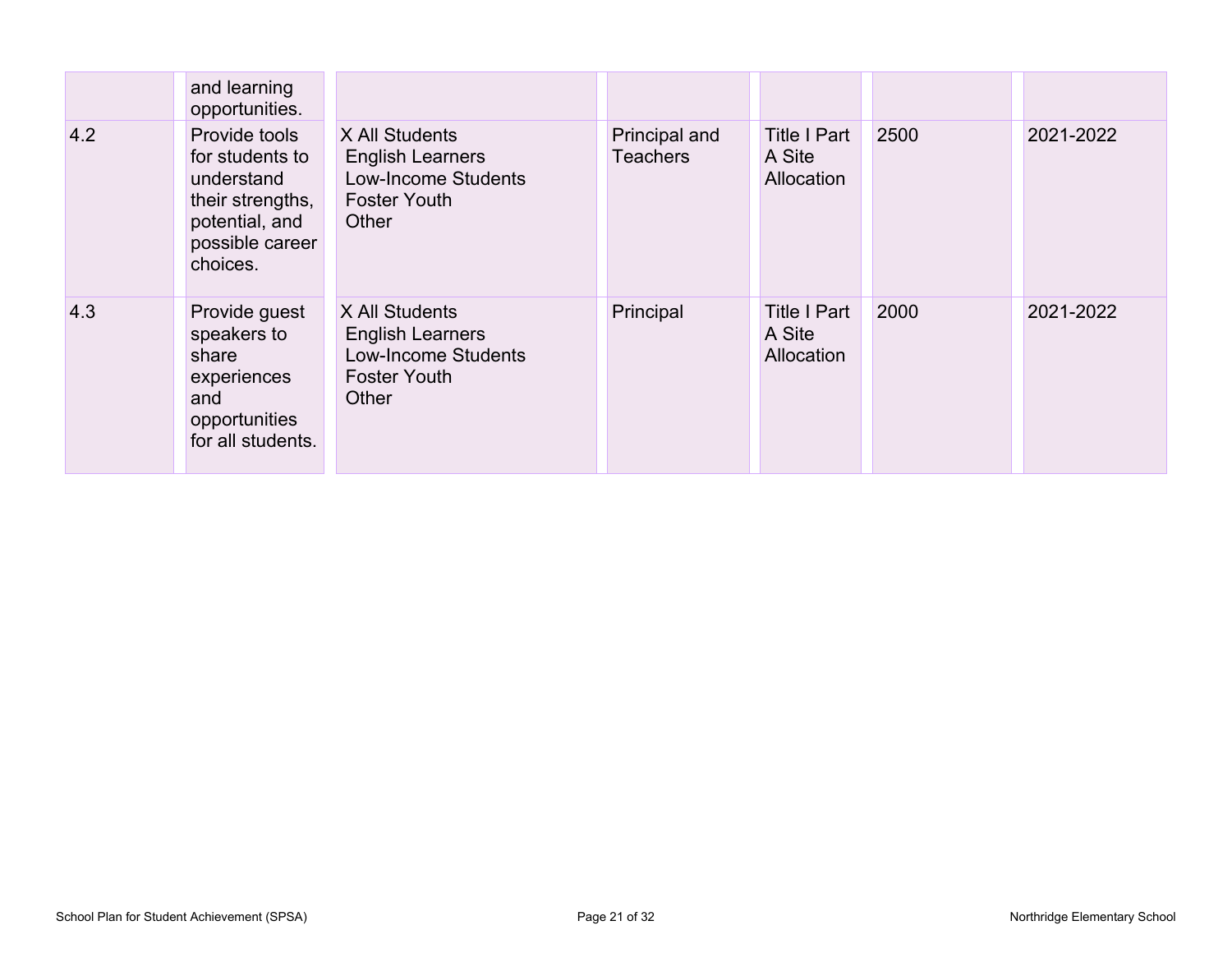### <span id="page-21-0"></span>**Budget Summary**

Complete the table below. Schools may include additional information. Adjust the table as needed. The Budget Summary is required for schools funded through the ConApp, and/or that receive funds from the LEA for Comprehensive Support and Improvement (CSI).

#### <span id="page-21-1"></span>**Budget Summary**

| <b>Description</b>                                                      | Amount       |
|-------------------------------------------------------------------------|--------------|
| Total Funds Provided to the School Through the Consolidated Application | \$           |
| Total Federal Funds Provided to the School from the LEA for CSI         | \$           |
| Total Funds Budgeted for Strategies to Meet the Goals in the SPSA       | \$553,211.00 |

#### <span id="page-21-2"></span>**Other Federal, State, and Local Funds**

List the additional Federal programs that the school is including in the schoolwide program. Adjust the table as needed. If the school is not operating a Title I schoolwide program this section is not applicable and may be deleted.

| <b>Federal Programs</b> | <b>Allocation (\$)</b> |
|-------------------------|------------------------|
|                         |                        |

Subtotal of additional federal funds included for this school: \$

List the State and local programs that the school is including in the schoolwide program. Duplicate the table as needed.

| <b>State or Local Programs</b>                         | Allocation (\$) |
|--------------------------------------------------------|-----------------|
| LCFF Supplemental Centralized Services (District Only) | \$3,000.00      |
| LCFF Supplemental English Learner Central              | \$184,363.00    |
| <b>LCFF Supplemental Site Allocation</b>               | \$42,336.00     |
| Title I Part A Parent Involvement                      | \$3,203.00      |
| Title I Part A Site Allocation                         | \$320,309.00    |

Subtotal of state or local funds included for this school: \$553,211.00

Total of federal, state, and/or local funds for this school: \$553,211.00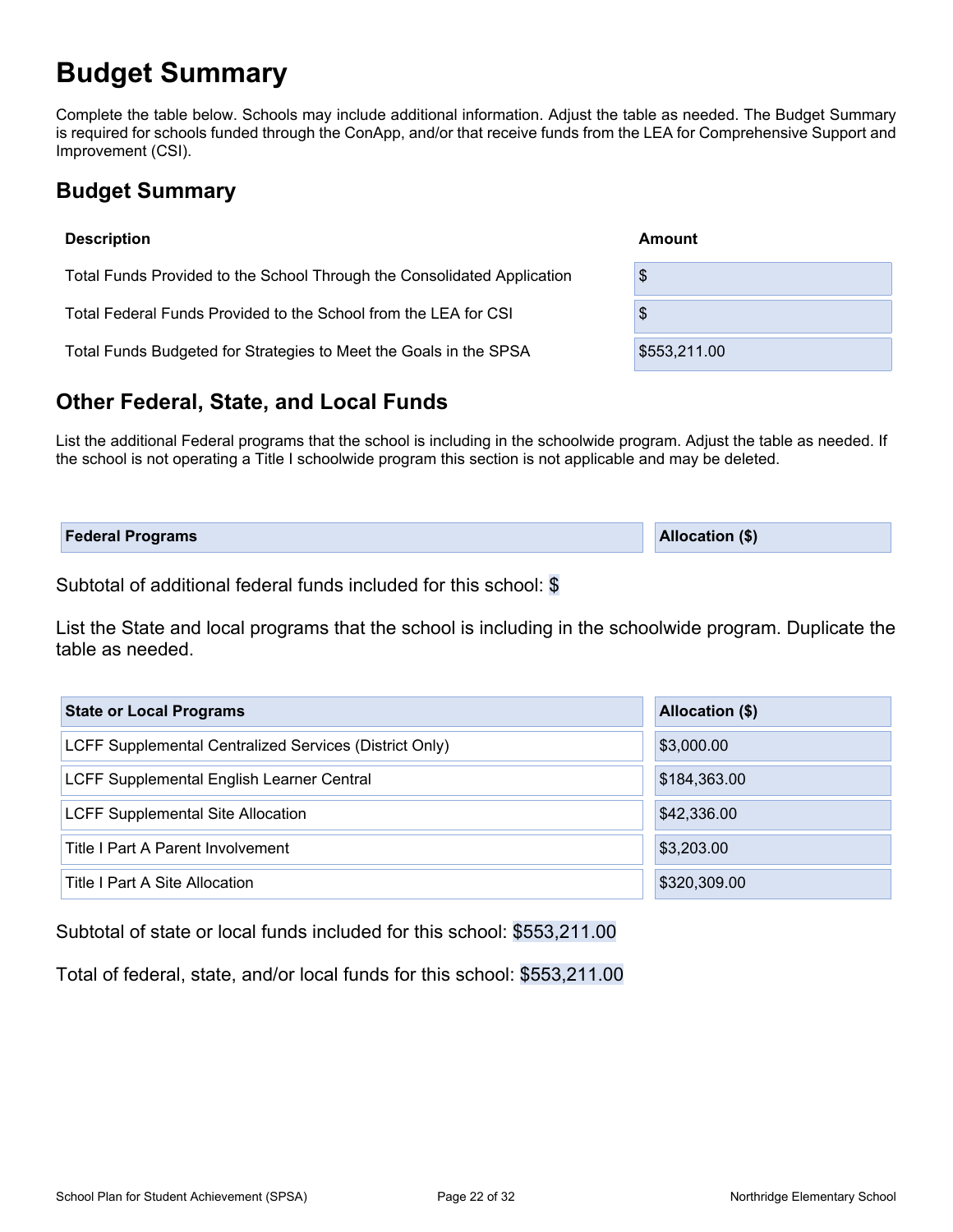### <span id="page-22-0"></span>**Budgeted Funds and Expenditures in this Plan**

The tables below are provided to help the school track expenditures as they relate to funds budgeted to the school.

### <span id="page-22-1"></span>**Funds Budgeted to the School by Funding Source**

| <b>Funding Source</b>                                  | Amount  | <b>Balance</b> |
|--------------------------------------------------------|---------|----------------|
| <b>LCFF Supplemental Site Allocation</b>               | 42,336  | 0.00           |
| <b>LCFF Supplemental English Learner Central</b>       | 184,363 | 0.00           |
| LCFF Supplemental Centralized Services (District Only) | 3.000   | 0.00           |
| Title I Part A Site Allocation                         | 320309  | 0.00           |
| Title I Part A Parent Involvement                      | 3,203   | 0.00           |
| Title I Part A Centralized Services (District Only)    | 0       | 0.00           |

#### <span id="page-22-2"></span>**Expenditures by Funding Source**

| <b>Funding Source</b>                                            | Amount     |
|------------------------------------------------------------------|------------|
| <b>LCFF Supplemental Centralized Services (District</b><br>Only) | 3,000.00   |
| LCFF Supplemental English Learner Central                        | 184,363.00 |
| <b>LCFF Supplemental Site Allocation</b>                         | 42.336.00  |
| Title I Part A Parent Involvement                                | 3.203.00   |
| Title I Part A Site Allocation                                   | 320,309.00 |

### <span id="page-22-3"></span>**Expenditures by Budget Reference**

| <b>Budget Reference</b> | Amount     |
|-------------------------|------------|
|                         | 387,926.00 |
|                         |            |

#### <span id="page-22-4"></span>**Expenditures by Budget Reference and Funding Source**

| <b>Budget Reference</b> | <b>Funding Source</b>                                            | Amount     |
|-------------------------|------------------------------------------------------------------|------------|
|                         | <b>LCFF Supplemental Centralized</b><br>Services (District Only) | 3,000.00   |
|                         | <b>LCFF Supplemental English Learner</b><br>Central              | 184,363.00 |
|                         | <b>LCFF Supplemental Site Allocation</b>                         | 19.207.00  |

School Plan for Student Achievement (SPSA) Page 23 of 32 Northridge Elementary School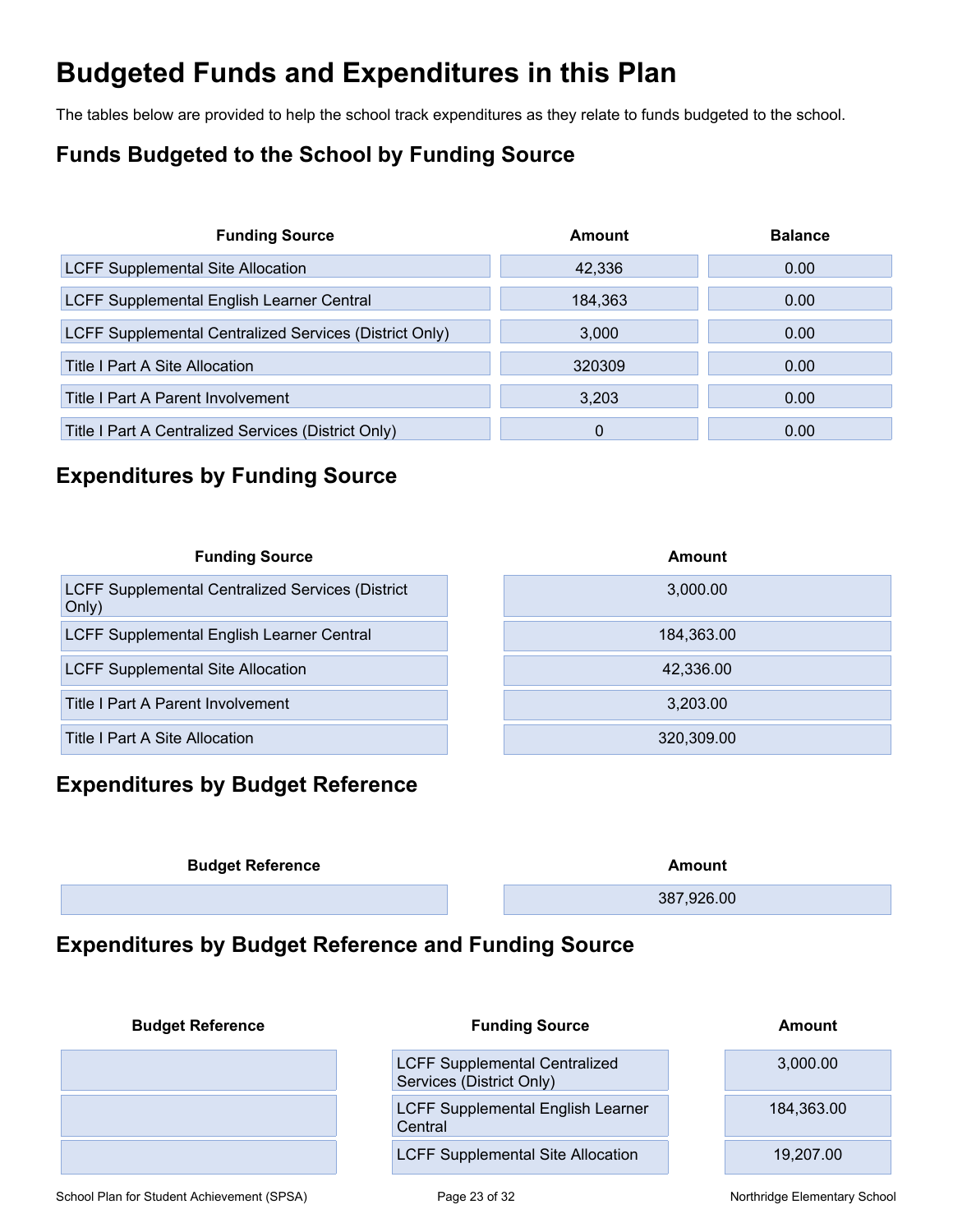

| <b>LCFF Supplemental Site Allocation</b> | 23,129.00  |
|------------------------------------------|------------|
| Title I Part A Parent Involvement        | 3,203.00   |
| Title I Part A Site Allocation           | 146,078.00 |
| Title I Part A Site Allocation           | 174,231.00 |

<span id="page-23-0"></span>**Expenditures by Goal**

#### **Goal Number Total Expenditures**

| Goal 1 | 10,692.00  |
|--------|------------|
| Goal 2 | 201,188.00 |
| Goal 3 | 336,631.00 |
| Goal 4 | 4,700.00   |

| Goal 1 | 10,692.00  |
|--------|------------|
| Goal 2 | 201,188.00 |
| Goal 3 | 336,631.00 |
| Goal 4 | 4,700.00   |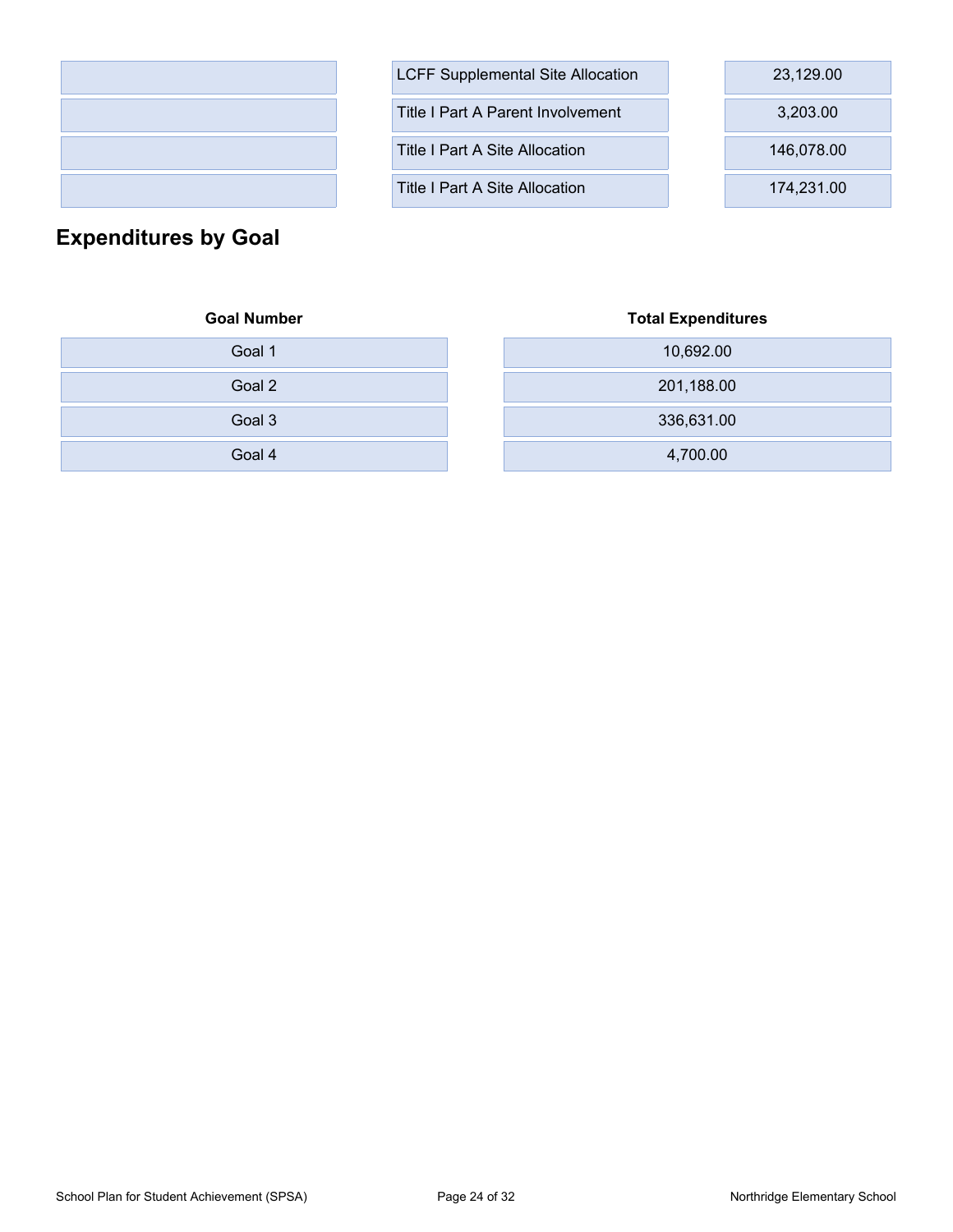### <span id="page-24-0"></span>**School Site Council Membership**

California Education Code describes the required composition of the School Site Council (SSC). The SSC shall be composed of the principal and representatives of: teachers selected by teachers at the school; other school personnel selected by other school personnel at the school; parents of pupils attending the school selected by such parents; and, in secondary schools, pupils selected by pupils attending the school. The current make-up of the SSC is as follows:

- 1 School Principal
- 4 Classroom Teachers
- 1 Other School Staff
- 5 Parent or Community Members

| <b>Name of Members</b> | <b>Role</b>                                           |
|------------------------|-------------------------------------------------------|
| <b>Hidey McLeod</b>    | <b>Parent or Community Member</b>                     |
| Wendy Weir             | Parent or Community Member                            |
| Lindsay Dilloway       | Parent or Community Member                            |
| David Lopez            | <b>Parent or Community Member</b>                     |
| Carlotta Rohrbacker    | <b>Classroom Teacher</b><br><b>Other School Staff</b> |
| Jill Soto              | <b>Classroom Teacher</b>                              |
| Carissa Enriquez       | <b>Classroom Teacher</b>                              |
| Mary Durbrow           | <b>Classroom Teacher</b>                              |
| Petra Luhrsen          | Principal                                             |
|                        | Principal                                             |

At elementary schools, the school site council must be constituted to ensure parity between (a) the principal, classroom teachers, and other school personnel, and (b) parents of students attending the school or other community members. Classroom teachers must comprise a majority of persons represented under section (a). At secondary schools there must be, in addition, equal numbers of parents or other community members selected by parents, and students. Members must be selected by their peer group.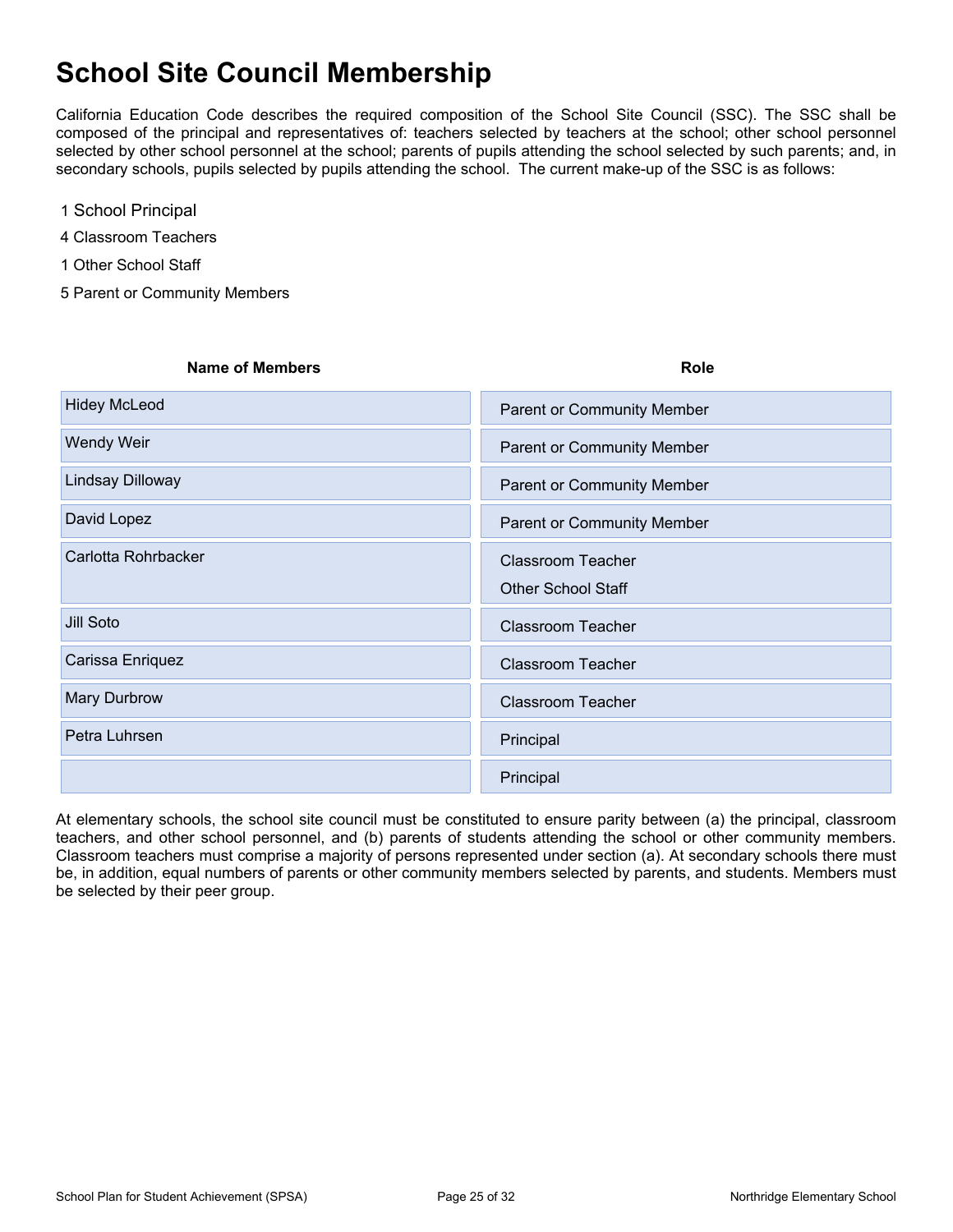### <span id="page-25-0"></span>**Recommendations and Assurances**

The School Site Council (SSC) recommends this school plan and proposed expenditures to the district governing board for approval and assures the board of the following:

The SSC is correctly constituted and was formed in accordance with district governing board policy and state law.

The SSC reviewed its responsibilities under state law and district governing board policies, including those board policies relating to material changes in the School Plan for Student Achievement (SPSA) requiring board approval.

The SSC sought and considered all recommendations from the following groups or committees before adopting this plan:

#### **Signature Committee or Advisory Group Name**

The SSC reviewed the content requirements for school plans of programs included in this SPSA and believes all such content requirements have been met, including those found in district governing board policies and in the local educational agency plan.

This SPSA is based on a thorough analysis of student academic performance. The actions proposed herein form a sound, comprehensive, coordinated plan to reach stated school goals to improve student academic performance.

This SPSA was adopted by the SSC at a public meeting on 05/18/2021.

Attested:

Principal, Petra Luhrsen on 5/18/2021  $n$ file SSC Chairperson, Hidey McLeod on 5/18/2021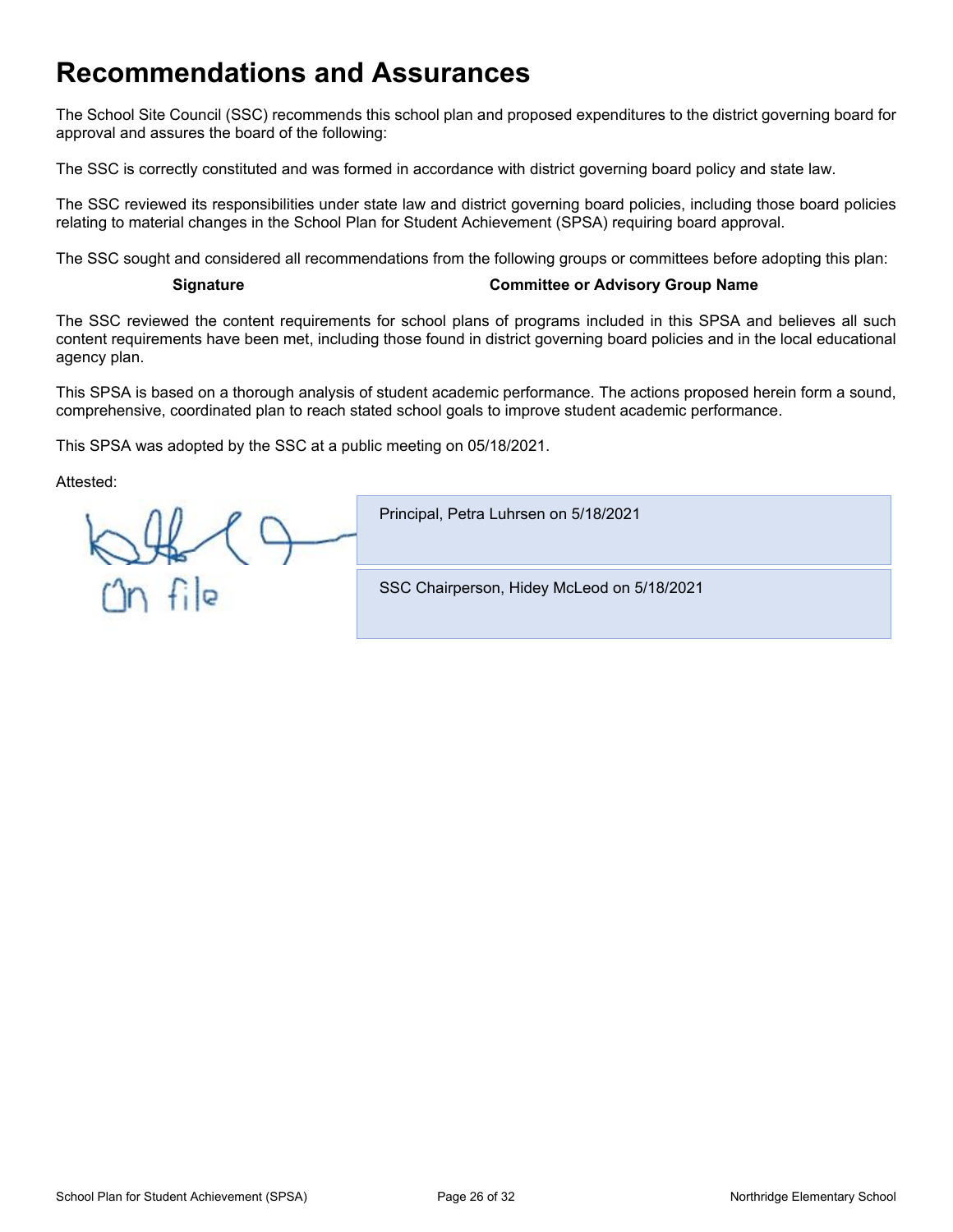# <span id="page-26-0"></span>**Appendix A: Plan Requirements**

### **Schoolwide Program Requirements**

This School Plan for Student Achievement (SPSA) template meets the requirements of a schoolwide program plan. The requirements below are for planning reference.

A school that operates a schoolwide program and receives funds allocated through the ConApp is required to develop a SPSA. The SPSA, including proposed expenditures of funds allocated to the school through the ConApp, must be reviewed annually and updated by the SSC. The content of a SPSA must be aligned with school goals for improving student achievement.

#### **Requirements for Development of the Plan**

- I. The development of the SPSA shall include both of the following actions:
	- A. Administration of a comprehensive needs assessment that forms the basis of the school's goals contained in the SPSA.
		- 1. The comprehensive needs assessment of the entire school shall:
			- a. Include an analysis of verifiable state data, consistent with all state priorities as noted in Sections 52060 and 52066, and informed by all indicators described in Section 1111(c)(4)(B) of the federal Every Student Succeeds Act, including pupil performance against state-determined long-term goals. The school may include data voluntarily developed by districts to measure pupil outcomes (described in the Identified Need); and
			- b. Be based on academic achievement information about all students in the school, including all groups under §200.13(b)(7) and migratory children as defined in section 1309(2) of the ESEA, relative to the State's academic standards under §200.1 to
				- i. Help the school understand the subjects and skills for which teaching and learning need to be improved; and
				- ii. Identify the specific academic needs of students and groups of students who are not yet achieving the State's academic standards; and
				- iii. Assess the needs of the school relative to each of the components of the schoolwide program under §200.28.
				- iv. Develop the comprehensive needs assessment with the participation of individuals who will carry out the schoolwide program plan.
				- v. Document how it conducted the needs assessment, the results it obtained, and the conclusions it drew from those results.
	- B. Identification of the process for evaluating and monitoring the implementation of the SPSA and progress towards accomplishing the goals set forth in the SPSA (described in the Expected Annual Measurable Outcomes and Annual Review and Update).

#### **Requirements for the Plan**

- II. The SPSA shall include the following:
	- A. Goals set to improve pupil outcomes, including addressing the needs of student groups as identified through the needs assessment.
	- B. Evidence-based strategies, actions, or services (described in Strategies and Activities)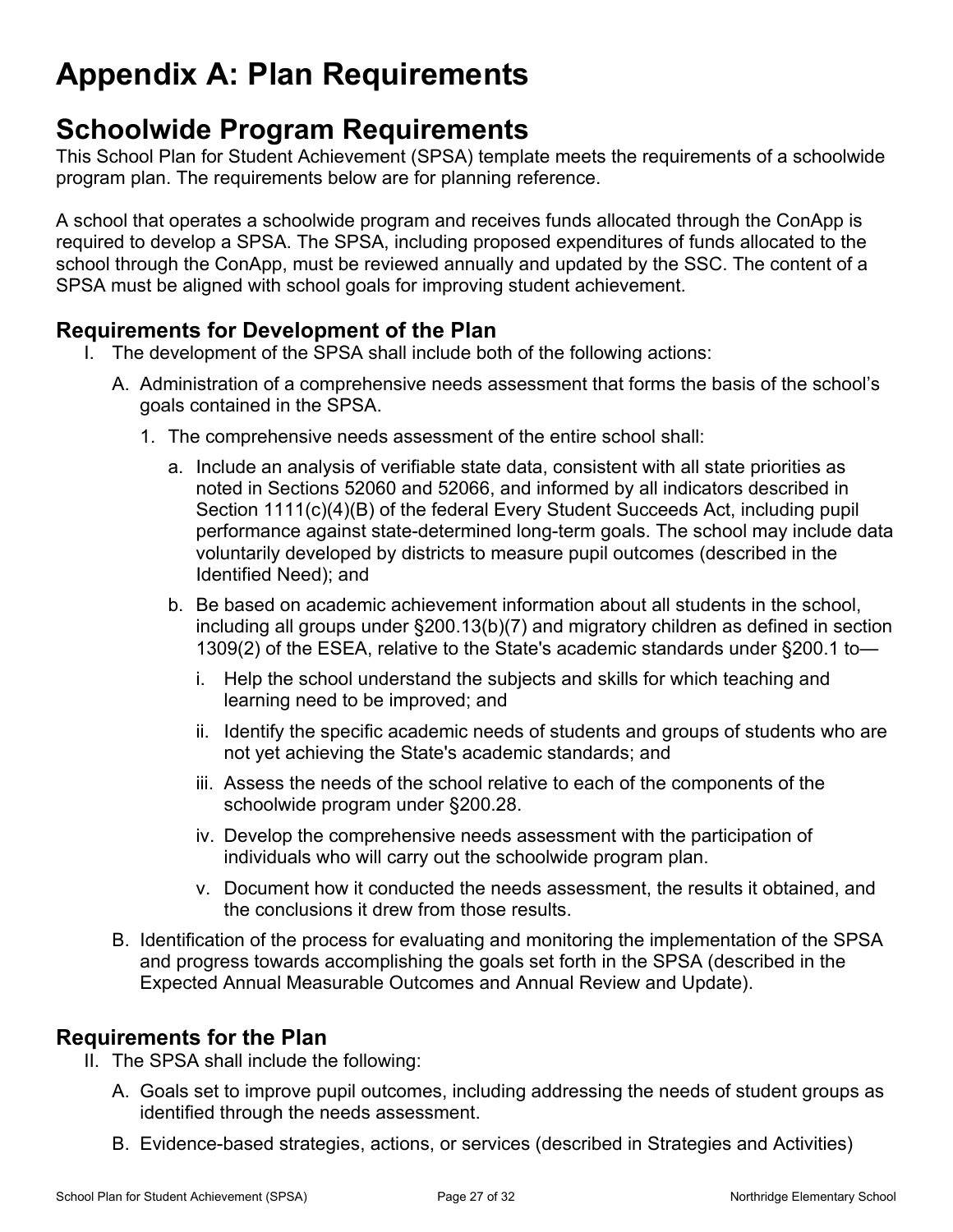- 1. A description of the strategies that the school will be implementing to address school needs, including a description of how such strategies will-
	- a. provide opportunities for all children including each of the subgroups of students to meet the challenging state academic standards
	- b. use methods and instructional strategies that:
		- i. strengthen the academic program in the school,
		- ii. increase the amount and quality of learning time, and
		- iii. provide an enriched and accelerated curriculum, which may include programs, activities, and courses necessary to provide a well-rounded education.
	- c. Address the needs of all children in the school, but particularly the needs of those at risk of not meeting the challenging State academic standards, so that all students demonstrate at least proficiency on the State's academic standards through activities which may include:
		- i. strategies to improve students' skills outside the academic subject areas;
		- ii. preparation for and awareness of opportunities for postsecondary education and the workforce;
		- iii. implementation of a schoolwide tiered model to prevent and address problem behavior;
		- iv. professional development and other activities for teachers, paraprofessionals, and other school personnel to improve instruction and use of data; and
		- v. strategies for assisting preschool children in the transition from early childhood education programs to local elementary school programs.
- C. Proposed expenditures, based on the projected resource allocation from the governing board or body of the local educational agency (may include funds allocated via the ConApp, federal funds for CSI, any other state or local funds allocated to the school), to address the findings of the needs assessment consistent with the state priorities, including identifying resource inequities, which may include a review of the LEAs budgeting, it's LCAP, and school-level budgeting, if applicable (described in Proposed Expenditures and Budget Summary). Employees of the schoolwide program may be deemed funded by a single cost objective.
- D. A description of how the school will determine if school needs have been met (described in the Expected Annual Measurable Outcomes and the Annual Review and Update).
	- 1. Annually evaluate the implementation of, and results achieved by, the schoolwide program, using data from the State's annual assessments and other indicators of academic achievement;
	- 2. Determine whether the schoolwide program has been effective in increasing the achievement of students in meeting the State's academic standards, particularly for those students who had been furthest from achieving the standards; and
	- 3. Revise the plan, as necessary, based on the results of the evaluation, to ensure continuous improvement of students in the schoolwide program.
- E. A description of how the school will ensure parental involvement in the planning, review, and improvement of the schoolwide program plan (described in Stakeholder Involvement and/or Strategies/Activities).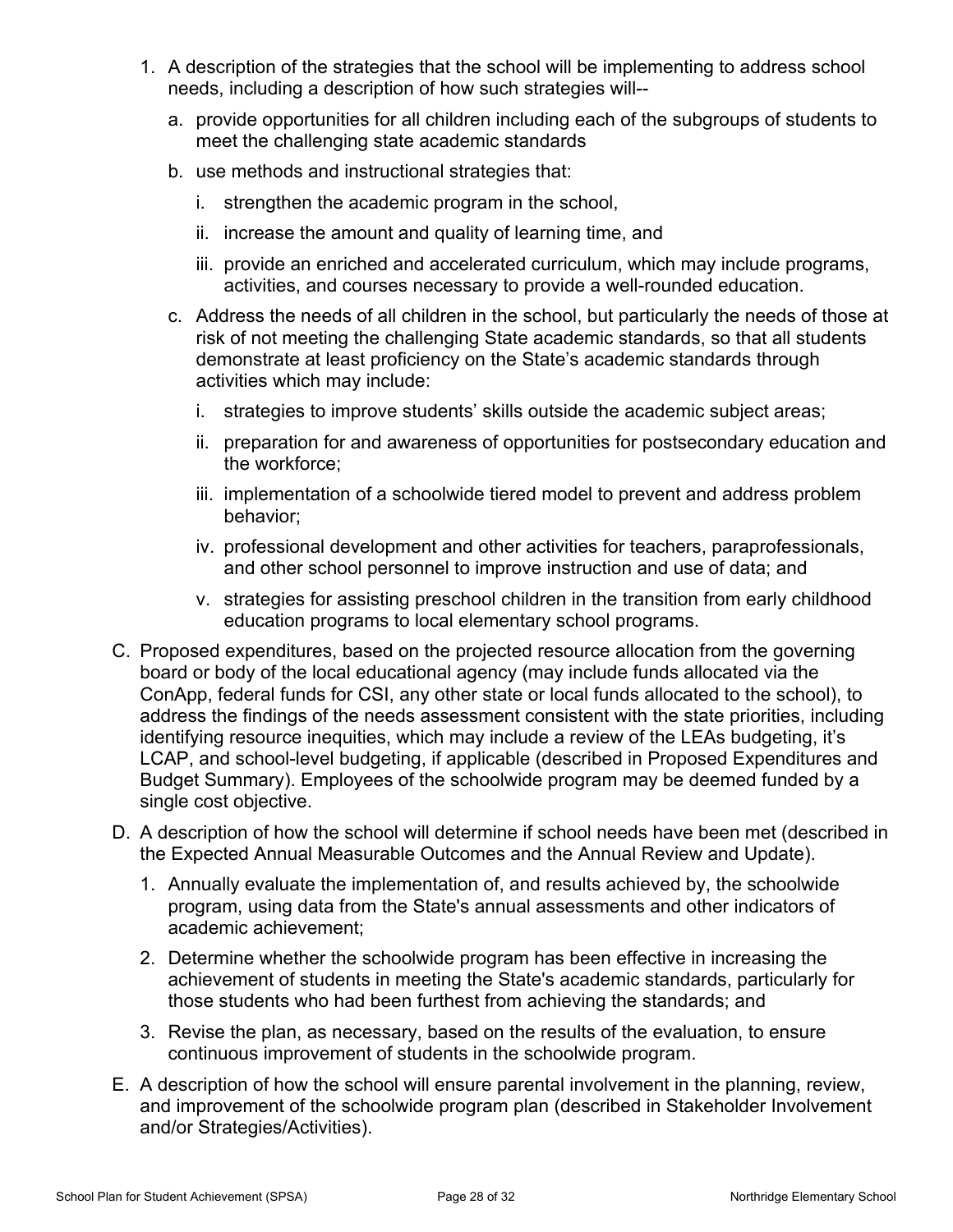- F. A description of the activities the school will include to ensure that students who experience difficulty attaining proficient or advanced levels of academic achievement standards will be provided with effective, timely additional support, including measures to
	- 1. Ensure that those students' difficulties are identified on a timely basis; and
	- 2. Provide sufficient information on which to base effective assistance to those students.
- G. For an elementary school, a description of how the school will assist preschool students in the successful transition from early childhood programs to the school.
- H. A description of how the school will use resources to carry out these components (described in the Proposed Expenditures for Strategies/Activities).
- I. A description of any other activities and objectives as established by the SSC (described in the Strategies/Activities).

Authority Cited: S Title 34 of the Code of Federal Regulations (34 CFR), sections 200.25-26, and 200.29, and sections-1114(b)(7)(A)(i)-(iii) and 1118(b) of the ESEA. EC sections 6400 et. seq.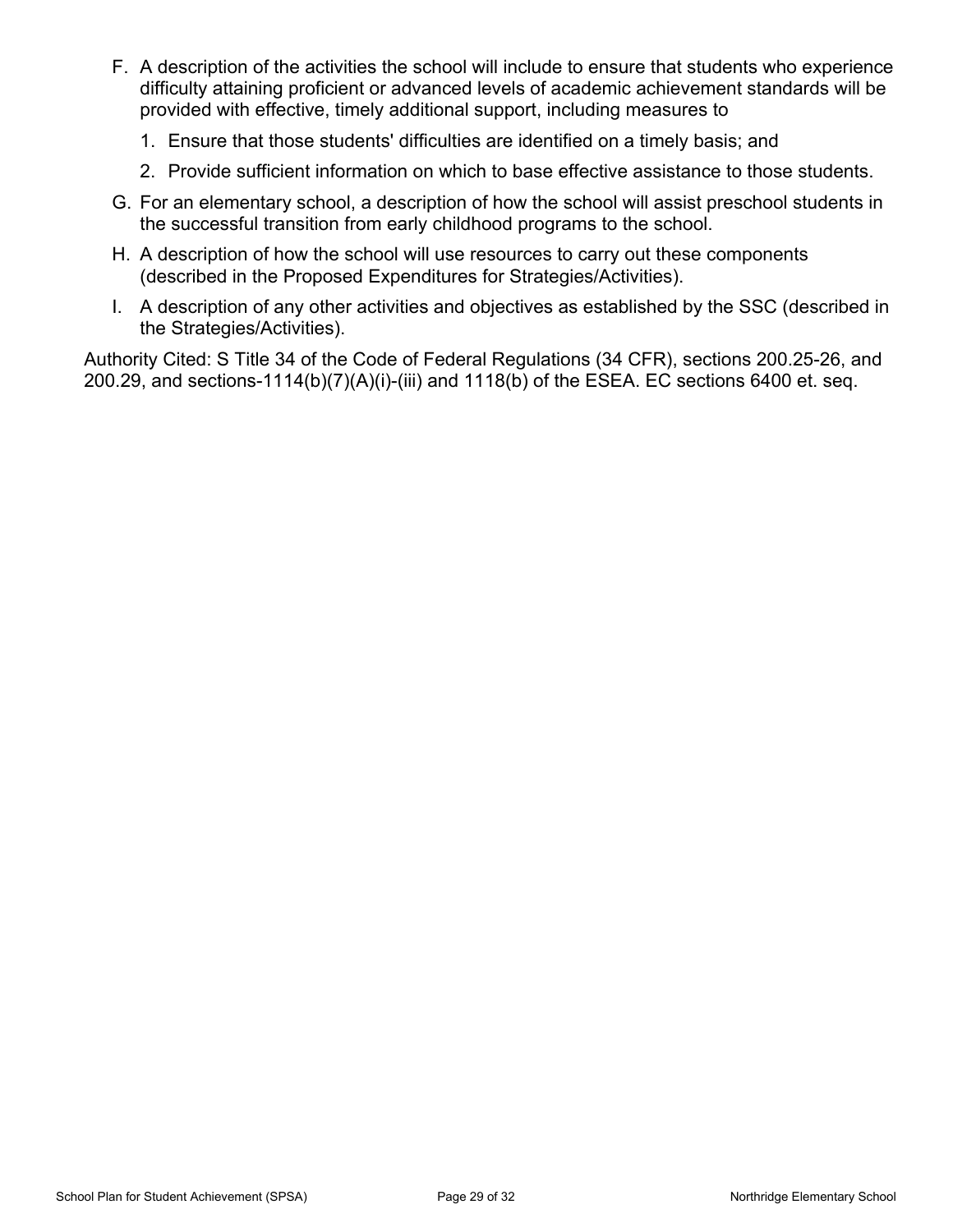# <span id="page-29-0"></span>**Appendix B:**

#### **Plan Requirements for School to Meet Federal School Improvement Planning Requirements**

For questions or technical assistance related to meeting Federal School Improvement Planning Requirements, please contact the CDE's School Improvement and Support Office at SISO@cde.ca.gov.

#### **Comprehensive Support and Improvement**

The LEA shall partner with stakeholders (including principals and other school leaders, teachers, and parents) to locally develop and implement the CSI plan for the school to improve student outcomes, and specifically address the metrics that led to eligibility for CSI (Stakeholder Involvement).

The CSI plan shall:

- 1. Be informed by all state indicators, including student performance against state-determined long-term goals (Goal, Identified Need, Expected Annual Measurable Outcomes, Annual Review and Update, as applicable);
- 2. Include evidence-based interventions (Strategies/Activities, Annual Review and Update, as applicable) (For resources related to evidence-based interventions, see the U.S. Department of Education's "Using Evidence to Strengthen Education Investments" at [https://www2.ed.gov/policy/elsec/leg/essa/guidanceuseseinvestment.pdf\)](https://www2.ed.gov/policy/elsec/leg/essa/guidanceuseseinvestment.pdf);
- 3. Be based on a school-level needs assessment (Goal, Identified Need, Expected Annual Measurable Outcomes, Annual Review and Update, as applicable); and
- 4. Identify resource inequities, which may include a review of LEA- and school-level budgeting, to be addressed through implementation of the CSI plan (Goal, Identified Need, Expected Annual Measurable Outcomes, Planned Strategies/Activities; and Annual Review and Update, as applicable).

Authority Cited: Sections 1003(e)(1)(A), 1003(i), 1111(c)(4)(B), and 1111(d)(1) of the ESSA.

#### **Targeted Support and Improvement**

In partnership with stakeholders (including principals and other school leaders, teachers, and parents) the school shall develop and implement a school-level TSI plan to improve student outcomes for each subgroup of students that was the subject of identification (Stakeholder Involvement).

The TSI plan shall:

- 1. Be informed by all state indicators, including student performance against state-determined long-term goals (Goal, Identified Need, Expected Annual Measurable Outcomes, Annual Review and Update, as applicable); and
- 2. Include evidence-based interventions (Planned Strategies/Activities, Annual Review and Update, as applicable). (For resources related to evidence-based interventions, see the U.S. Department of Education's "Using Evidence to Strengthen Education Investments" [https://www2.ed.gov/policy/elsec/leg/essa/guidanceuseseinvestment.pdf.](https://www2.ed.gov/policy/elsec/leg/essa/guidanceuseseinvestment.pdf))

Authority Cited: Sections 1003(e)(1)(B), 1003(i), 1111(c)(4)(B) and 1111(d)(2) of the ESSA.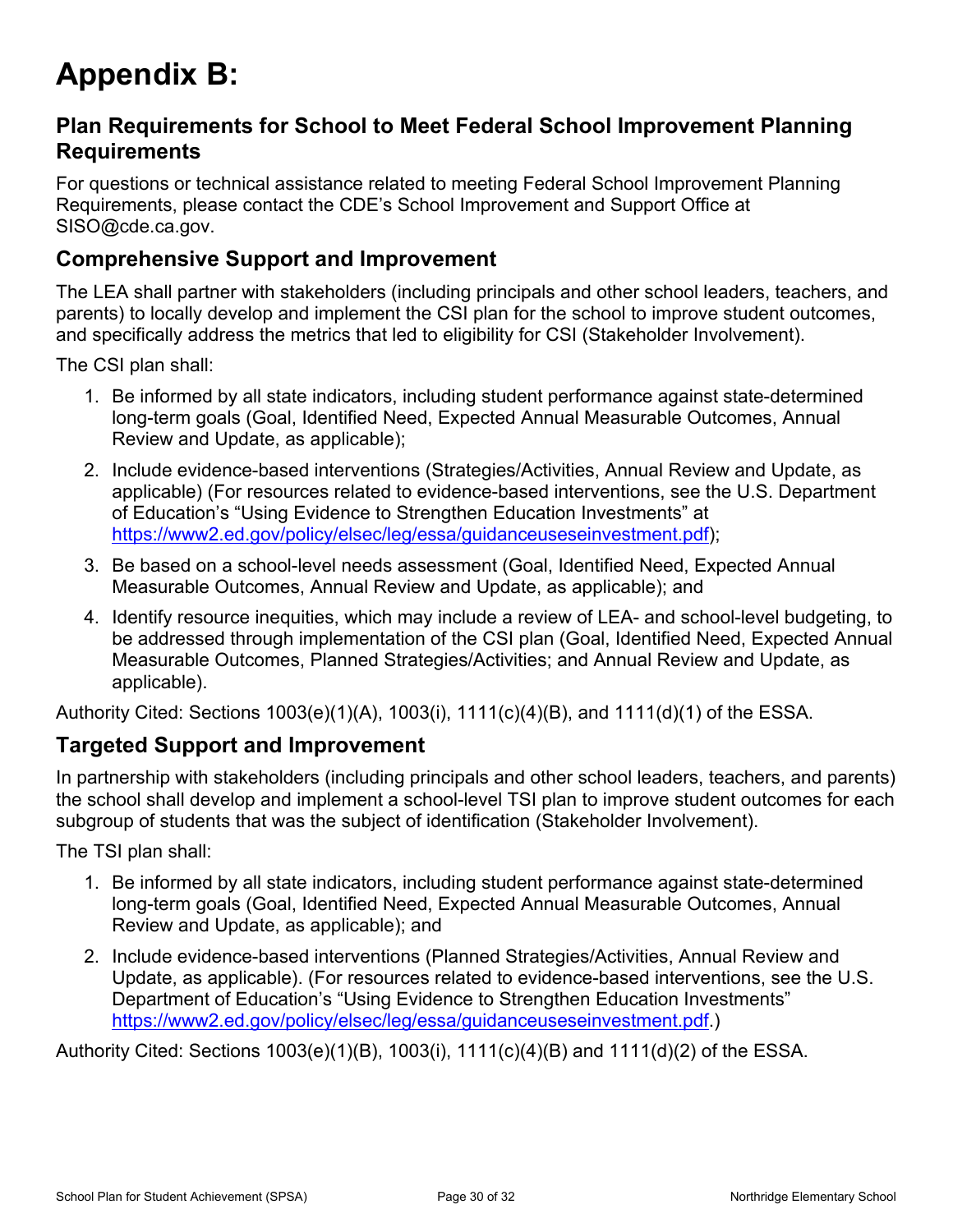#### **Additional Targeted Support and Improvement**

A school identified for ATSI shall:

1. Identify resource inequities, which may include a review of LEA- and school-level budgeting, which will be addressed through implementation of its TSI plan (Goal, Identified Need, Expected Annual Measurable Outcomes, Planned Strategies/Activities, and Annual Review and Update, as applicable).

Authority Cited: Sections 1003(e)(1)(B), 1003(i), 1111(c)(4)(B), and 1111(d)(2)(c) of the ESSA.

#### **Single School Districts and Charter Schools Identified for School Improvement**

Single school districts (SSDs) or charter schools that are identified for CSI, TSI, or ATSI, shall develop a SPSA that addresses the applicable requirements above as a condition of receiving funds (EC Section 64001[a] as amended by Assembly Bill [AB] 716, effective January 1, 2019).

However, a SSD or a charter school may streamline the process by combining state and federal requirements into one document which may include the local control and accountability plan (LCAP) and all federal planning requirements, provided that the combined plan is able to demonstrate that the legal requirements for each of the plans is met (EC Section 52062[a] as amended by AB 716, effective January 1, 2019).

Planning requirements for single school districts and charter schools choosing to exercise this option are available in the LCAP Instructions.

Authority Cited: EC sections 52062(a) and 64001(a), both as amended by AB 716, effective January 1, 2019.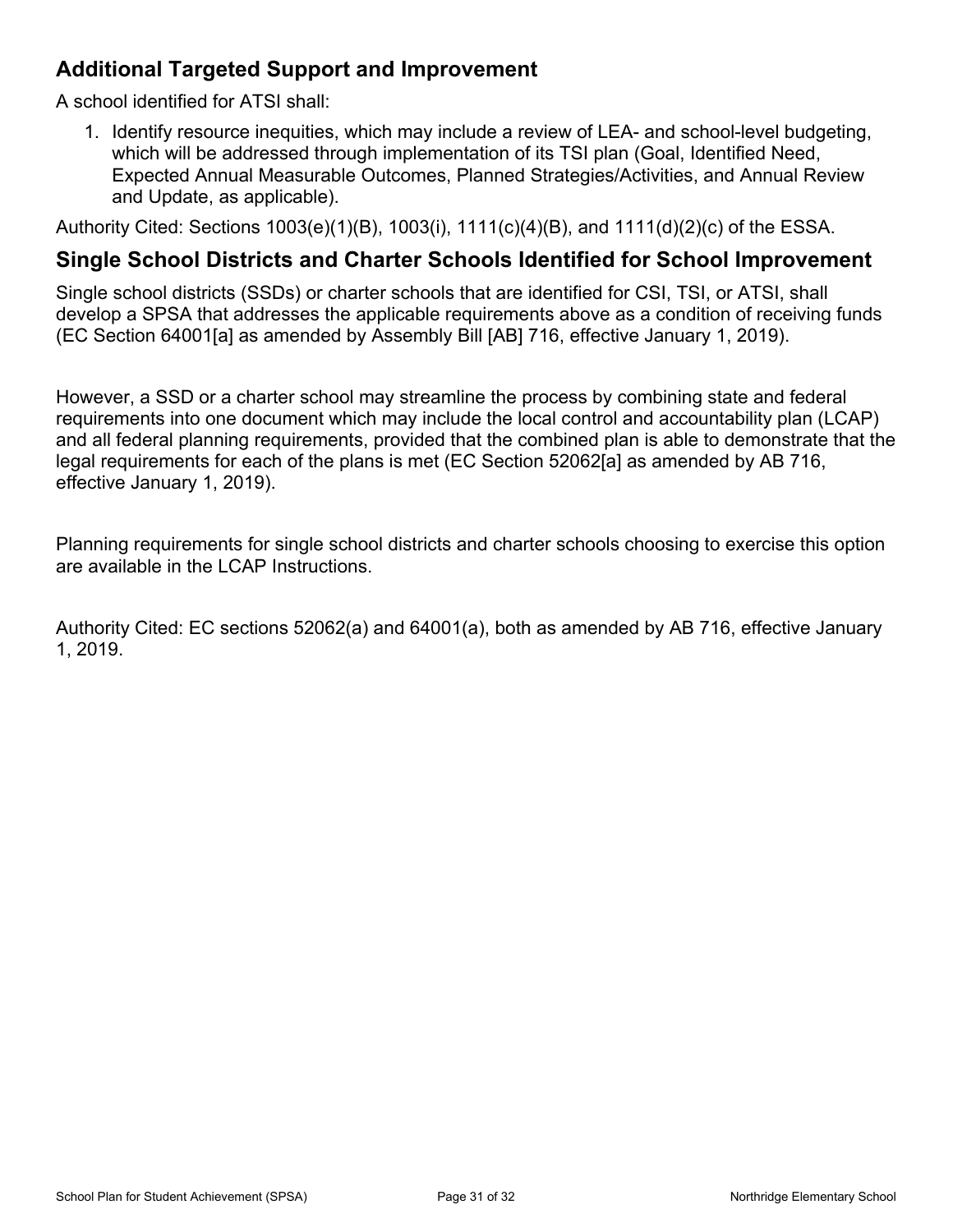### <span id="page-31-0"></span>**Appendix C: Select State and Federal Programs**

#### **For a list of active programs, please see the following links:**

Programs included on the Consolidated Application: <https://www.cde.ca.gov/fg/aa/co/> ESSA Title I, Part A: School Improvement: <https://www.cde.ca.gov/sp/sw/t1/schoolsupport.asp> Available Funding: <https://www.cde.ca.gov/fg/fo/af/>

Developed by the California Department of Education, January 2019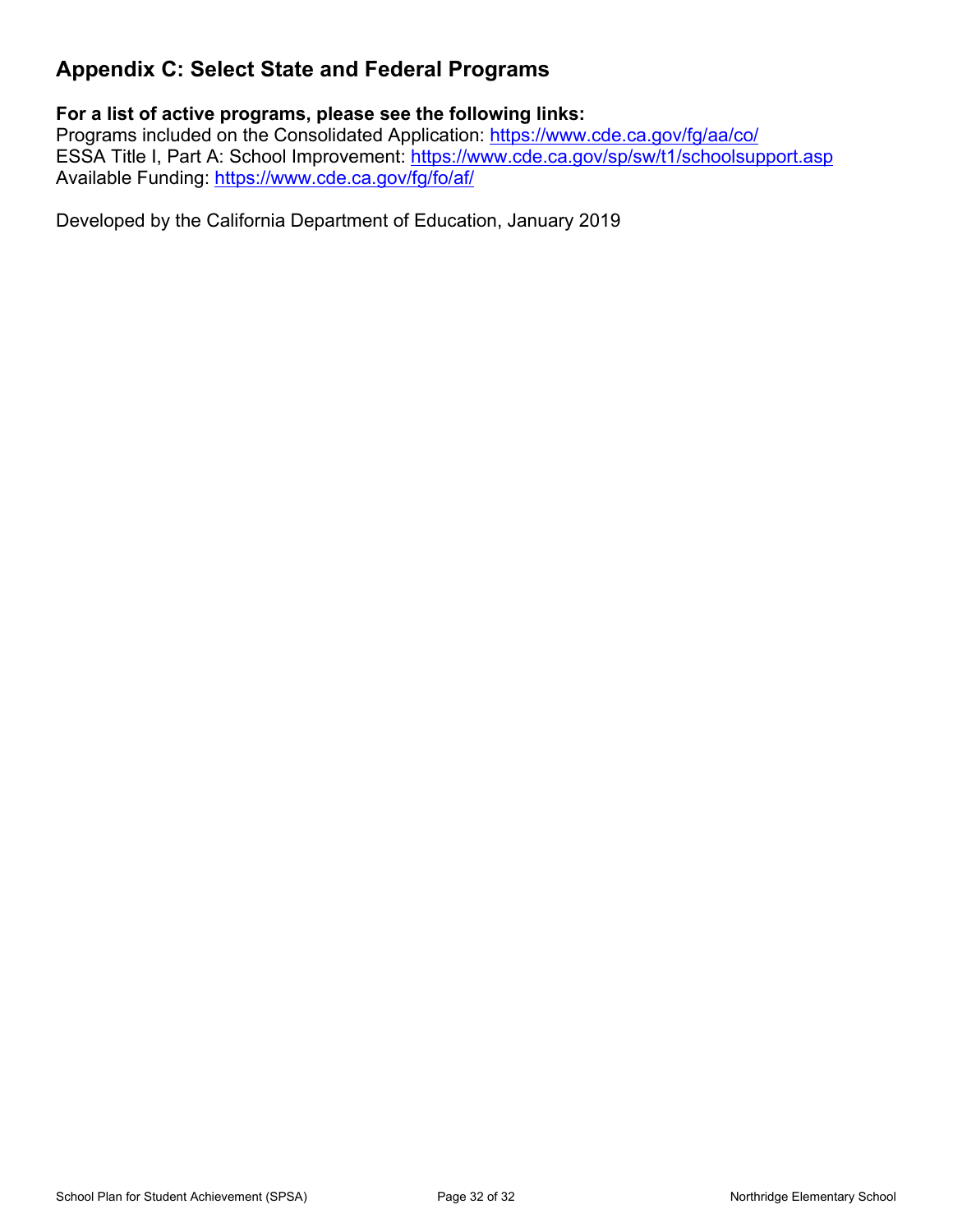# Budget By Expenditures

### **Northridge Elementary School**

| <b>Funding Source: LCFF Supplemental Centralized</b><br><b>Services (District Only)</b>                                                                                                                                           |                    | \$3,000.00 Allocated   |                                               |               |
|-----------------------------------------------------------------------------------------------------------------------------------------------------------------------------------------------------------------------------------|--------------------|------------------------|-----------------------------------------------|---------------|
| <b>Proposed Expenditure</b>                                                                                                                                                                                                       | <b>Object Code</b> | <b>Amount</b>          | Goal                                          | <b>Action</b> |
| Provide additional Rec Aides for<br>supervision.                                                                                                                                                                                  |                    | \$3,000.00 Healthy     | Environments for<br>Socio-Emotional<br>Growth |               |
| LCFF Supplemental Centralized Services (District Only) Total                                                                                                                                                                      | Expenditures:      | \$3,000.00             |                                               |               |
| LCFF Supplemental Centralized Services (District Only) Allocation                                                                                                                                                                 | Balance:           | \$0.00                 |                                               |               |
| <b>Funding Source: LCFF Supplemental English Learner</b><br><b>Central</b>                                                                                                                                                        |                    | \$184,363.00 Allocated |                                               |               |
| <b>Proposed Expenditure</b>                                                                                                                                                                                                       | <b>Object Code</b> | <b>Amount</b>          | <b>Goal</b>                                   | <b>Action</b> |
| Ensure all English Learners receive<br>Designated and Integrated English<br>Language Development (ELD) daily. 1.0<br>FTE ELD Teacher                                                                                              |                    | \$137,818.00           | Engaging Academic<br>Programs                 |               |
| Provide primary language support to EL<br>students, and/or the targeted student<br>population at emerging and expanding<br>levels to support core content instruction in<br>collaboration with classroom teachers.<br>.75 FTE BIA |                    | \$46,545.00            | Engaging Academic<br>Programs                 |               |
| LCFF Supplemental English Learner Central Total Expenditures:                                                                                                                                                                     |                    | \$184,363.00           |                                               |               |
| LCFF Supplemental English Learner Central Allocation Balance:                                                                                                                                                                     |                    | \$0.00                 |                                               |               |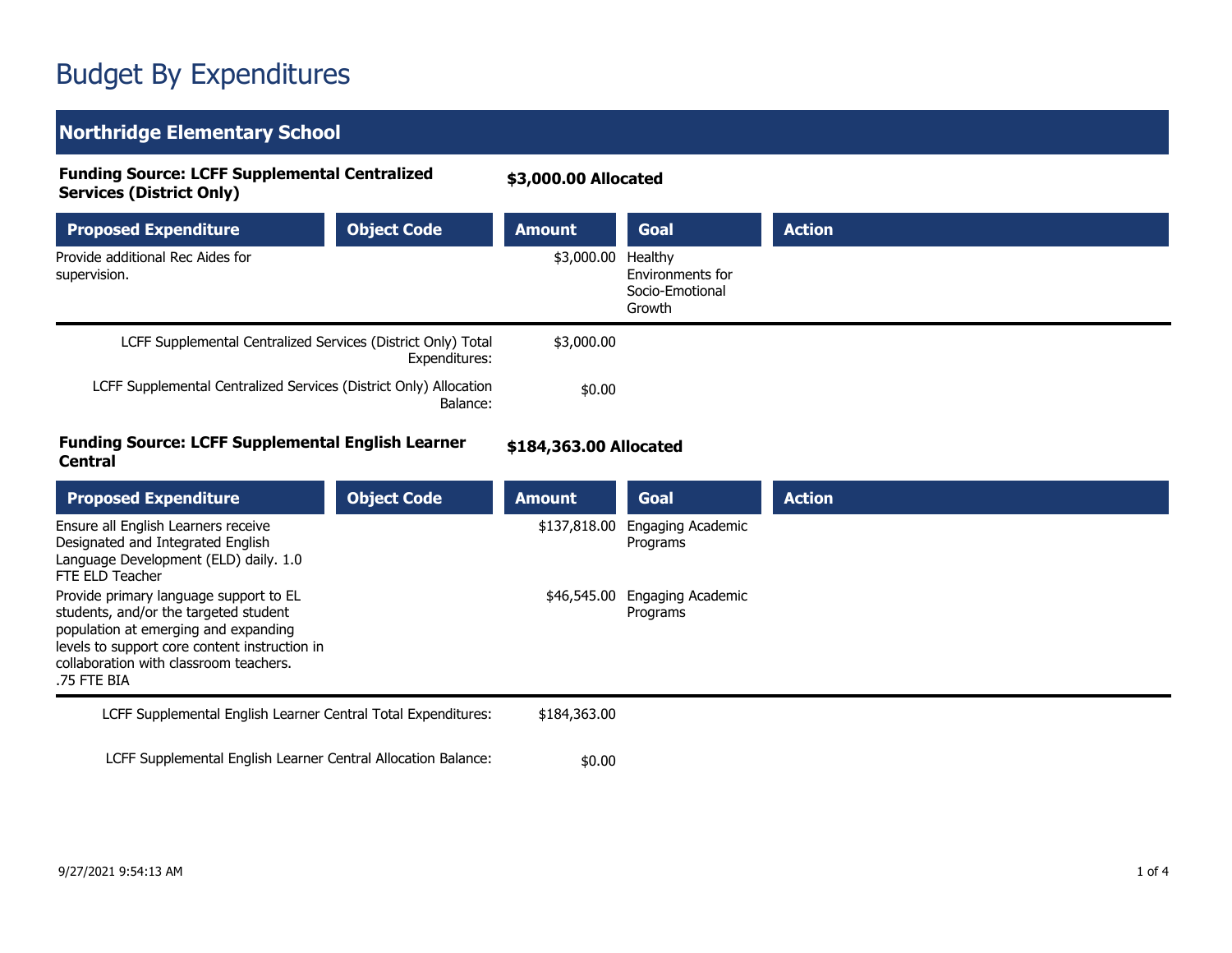#### **Northridge Elementary School**

#### **Proposed Expenditure Amount Code Amount Goal Action** Provide technology to support student achievement and access to instruction. This includes, but is not limited to laptops, Chromebooks and headphones. \$4,360.00 Engaging Academic Programs Clerk to make follow up phone calls on attendance, analyze data and attend conference meetings, events coordination. Meet with principal monthly to share data analysis and plan improvement strategies. \$15,169.00 Healthy Environments for Socio-Emotional Growth \$13,386.00 Healthy Environments for Socio-Emotional Growth Provide materials and programs to support parent involvement and connectedness. \$2,000.00 Connected School **Communities** Provide resources to support the Northridge House System. \$1,100.00 Healthy Environments for Socio-Emotional Growth Provide incentives that promote regular attendance. \$500.00 Healthy Environments for Socio-Emotional Growth Provide equipment and materials to support students in physical wellness and exercise. \$821.00 Healthy Environments for Socio-Emotional Growth \$5,000.00 Engaging Academic Programs LCFF Supplemental Site Allocation Total Expenditures: \$42,336.00 LCFF Supplemental Site Allocation Allocation Balance:  $$0.00$

#### **Funding Source: LCFF Supplemental Site Allocation**

**\$42,336.00 Allocated**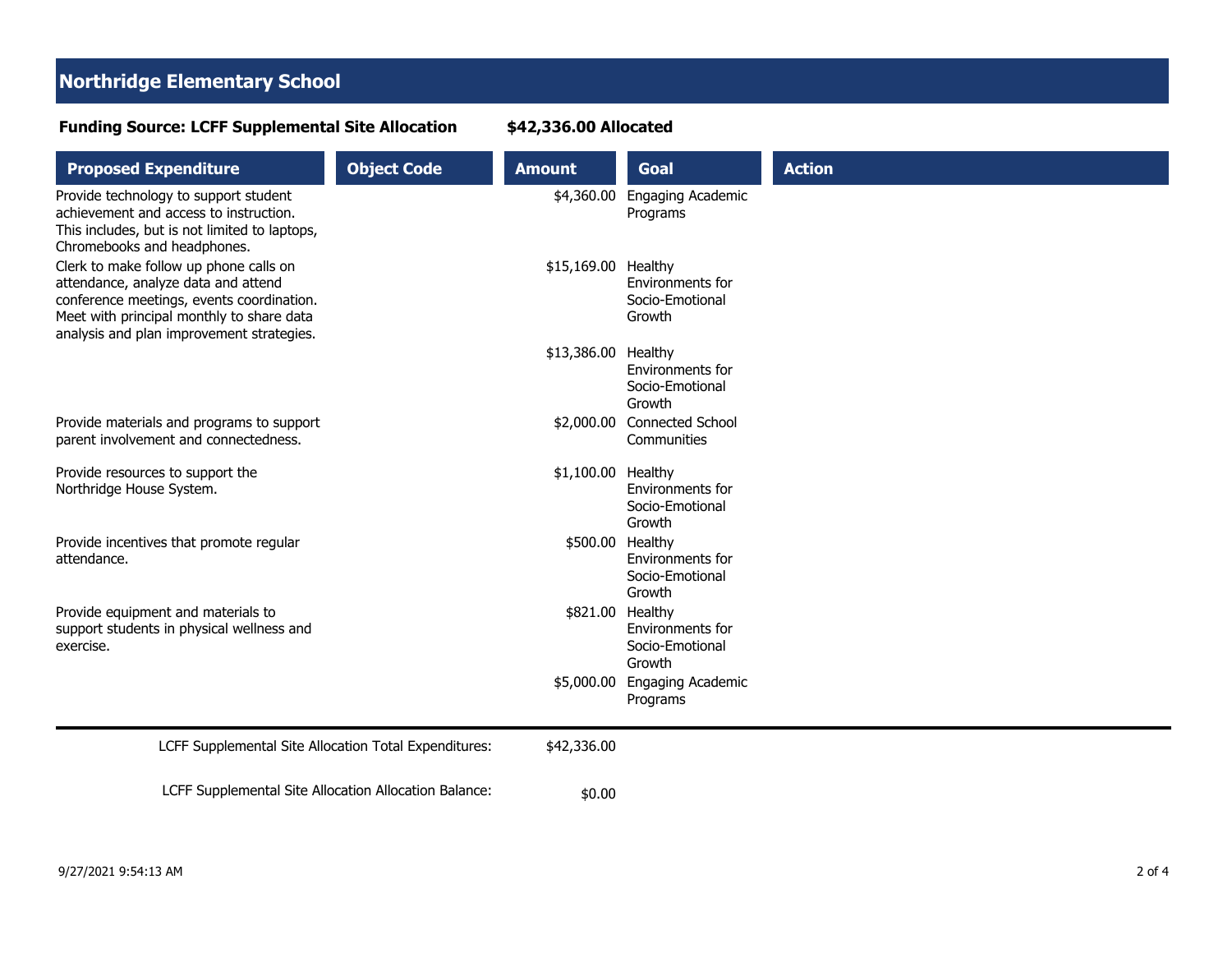#### **Northridge Elementary School**

#### **Funding Source: Title I Part A Parent Involvement**

**\$3,203.00 Allocated**

| <b>Proposed Expenditure</b>                                                   | <b>Object Code</b> | <b>Amount</b> | <b>Goal</b>                                   | <b>Action</b> |
|-------------------------------------------------------------------------------|--------------------|---------------|-----------------------------------------------|---------------|
| Neighborhood Liaison to coordinate<br>communication and support for families. |                    | \$3,203.00    | <b>Connected School</b><br><b>Communities</b> |               |
| Title I Part A Parent Involvement Total Expenditures:                         |                    | \$3,203.00    |                                               |               |
| Title I Part A Parent Involvement Allocation Balance:                         |                    | \$0.00        |                                               |               |

#### **Funding Source: Title I Part A Site Allocation**

#### **\$320,309.00 Allocated**

| <b>Proposed Expenditure</b>                                                                                                                            | <b>Object Code</b> | <b>Amount</b> | Goal                                                     | <b>Action</b> |
|--------------------------------------------------------------------------------------------------------------------------------------------------------|--------------------|---------------|----------------------------------------------------------|---------------|
| Field trips to colleges to provide students<br>exposure to novel experiences and learning<br>opportunities.                                            |                    | \$200.00      | Clear Pathways to<br><b>Bright Futures</b>               |               |
| Provide tools for students to understand<br>their strengths, potential, and possible<br>career choices.                                                |                    | \$2,500.00    | Clear Pathways to<br><b>Bright Futures</b>               |               |
| Provide guest speakers to share<br>experiences and opportunities for all<br>students.                                                                  |                    | \$2,000.00    | Clear Pathways to<br><b>Bright Futures</b>               |               |
|                                                                                                                                                        |                    | \$5,489.00    | <b>Connected School</b><br>Communities                   |               |
| Provide full time counselor to support<br>students academic growth, engagement<br>with school.                                                         |                    | \$122,744.00  | Healthy<br>Environments for<br>Socio-Emotional<br>Growth |               |
| Resources and materials for professional<br>learning related to culturally relevant<br>educational materials that represent our<br>student population. |                    | \$2,000.00    | Healthy<br>Environments for<br>Socio-Emotional<br>Growth |               |